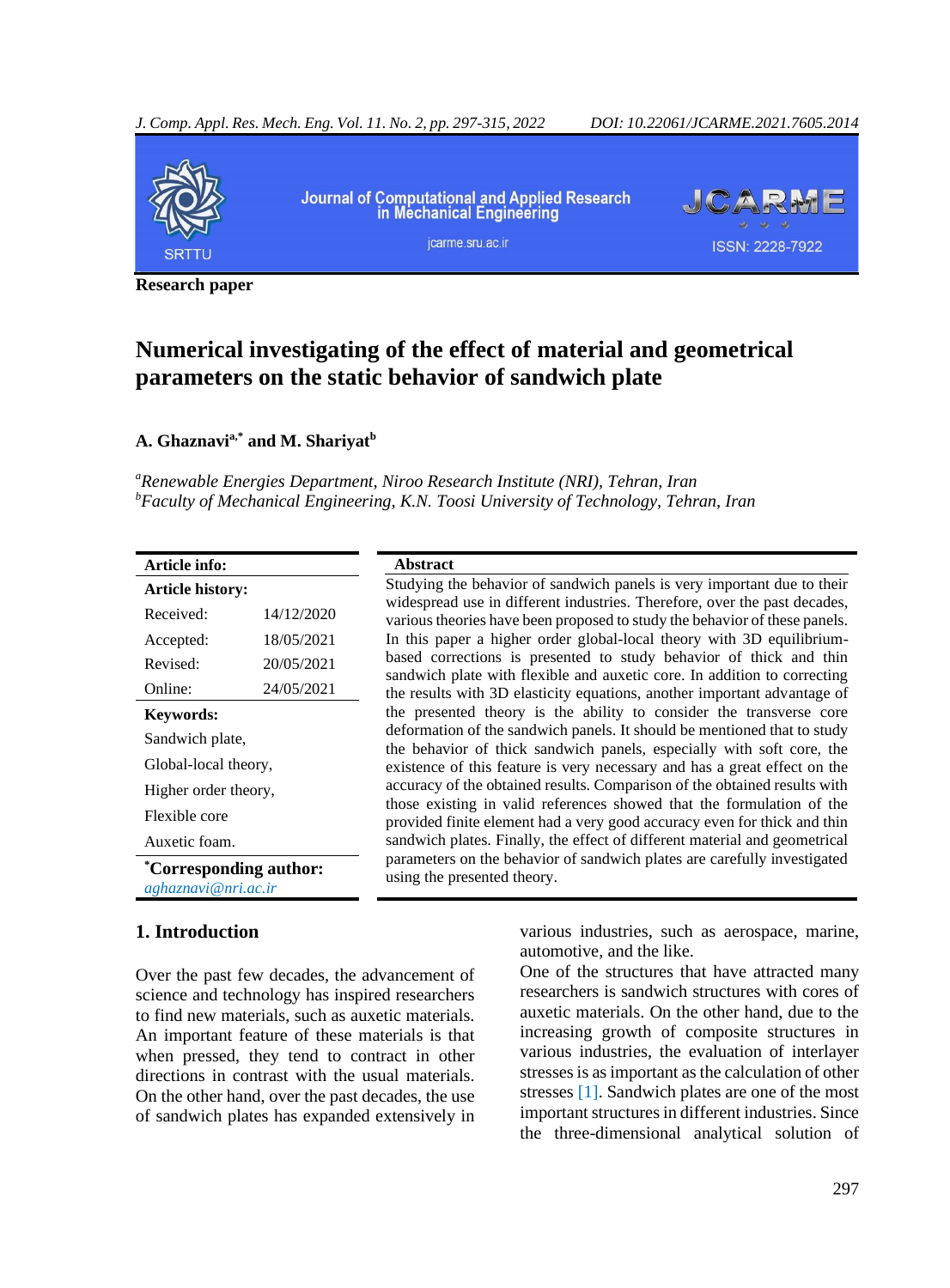sandwich plates has many limitations, the analysis of such structures based on the twodimensional theory of plates and shells is very practical and noteworthy.

The basis of these theories is to convert threedimensional models to two-dimensional by eliminating the dependence of the model on thickness. For this purpose, various methods such as equivalent single-layer theories, layer wise theories, and theories based on the principle of superposition (zigzag and global-local) have been proposed [\[2\]](#page-15-1). However, some of the theories presented also have shortcomings. For example, if there are significant changes between the properties of the layers or if the structure is made up of a large number of layers, global theories will not be able to properly assess local displacements. As a result, calculated strain and stress by these theories will not be accurate. Thus, equivalent single-layer theories such as CLassical Theory (CLT), First-order Shear Deformation Theory (FSDT), and Higher-order Shear Deformation Theory (HSDT) [[3-6\]](#page-15-2) [do](#page-16-0) not provide accurate results in such cases. Equivalent single-layer theories [\[7](#page-16-1)[-10\]](#page-16-2) are commonly used to analyze the overall behavior of structures.

In layer wise theories, each layer of the plate or shell is considered as an independent layer, and in each layer, the description of the displacement field is used independently. The resulting models are also called layered (local) or local theories [\[11-](#page-16-3)[14\].](#page-16-4) Although this theory has good accuracy and correctly displays the zigzag effects of displacement in composites, the number of independent parameters depends on the number of layers and therefore the time of their calculations is high [15].

Therefore, theories bas[ed o](#page-16-5)n the principle of superposition were presented that in addition to considering the global and local behavior of the sandwich plate, it has fewer independent parameters and independent of the number of layers and therefore requires less time to analyze the structure [\[16\]](#page-16-6). It should be noted that different methods have been presented for converting three-dimensional models of multilayered sheets into two-dimensional models (removal of thickness dependence) with the proper selection of in-plate variables of these structures. Some of the most important of these

studies are the following. Shariayat [\[17](#page-16-7)[-19\]](#page-16-8) examined the dynamic buckling of imperfect plates with piezoelectric sensors and operators under mechanical, electrical, and thermal loads while considering the dependence of material properties on temperature by presenting a finite element formulation based on the high-order theory of shear deformation, along with an effective numerical algorithm for solving nonlinear equations. Dafedar et al. [\[20\]](#page-16-9) also proposed a mixed, higher-order analytical theory for solving composite face sheets. Similarly, Dehkordi et al. [\[21\]](#page-16-10) used a multi-layered theory to investigate nonlinear buckling of damaged composite faces. Malekzadeh et al. [\[22\]](#page-16-11) presented an improved high-order theory for analyzing the dynamic behavior of a sandwich plate with flexible core.

In this method, the first order theory was employed in surface and the theory of elasticity is used in the core. In 2009, Carrera et al. [\[23\]](#page-16-12) examined and evaluated the accuracy of all kinds of two-dimensional theory including singlelayer equivalent, layered (first to seventh order), zigzag and mixed when it came to the static and vibratory analysis of sandwich plates. Brischetto et al. [\[24\]](#page-16-13) examined the results of bending of the sandwich plate for different geometric ratios and different rigidity ratios of surface to core by adding the zigzag function to the first and third shear theory. Kapuria et al. [\[25\]](#page-16-14) evaluated the accuracy of general-local theories in terms of the bending and vibration analysis of laminated and sandwich sheets.

Also, in 2013, Botshekanan et al. [\[26\]](#page-17-0) used a mixed theory, based on the CUF model, including equivalent single-layer theory and layered theory with different degrees in order to carry out a static analysis of sandwich sheets. Li and Liu [\[27\]](#page-17-1) developed the Zigzag theory to employ the double superposition principle. Shariyat [\[28\]](#page-17-2) added the effect of vertical transverse strains to the double superposition theory of Li and Liu. Chakrabarti et al. [\[29\]](#page-17-3) presented a two-dimensional finite element model based on the high-order zigzag theory to analyze multilayered and sandwich sheets. In the proposed model, the fourth-order functions were used for the transverse core displacement and the surface deformation was considered to be fixed when it came to in-plane displacements of the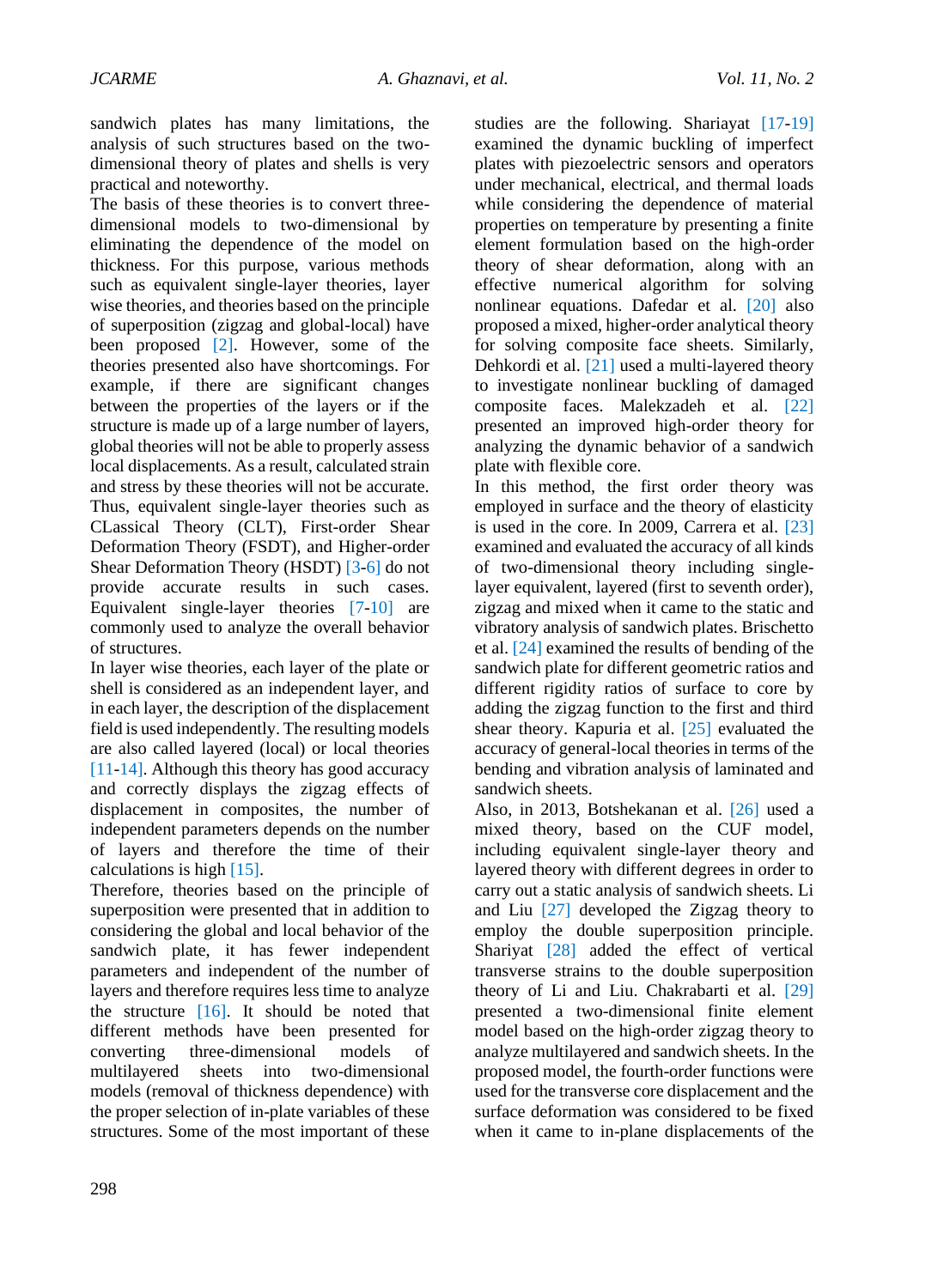surfaces and the degree polynomial core. In this study, the inter-layer continuity of transverse stresses was also considered. Demasi [\[30\]](#page-17-4) presented a semi-zigzag theory, based on the CUF theory, for the analysis of composite and sandwich sheets. In this research, the effect of the type of theory (equivalent single-layer or zigzag) and the degree of displacement field on three direction of length, width and thickness of the sheet were considered in the accuracy of the results of the sheet. The results indicate that as far as thick sheets are concerned, the use of plate displacement field and Zigzag term will have good results.

Khalili et al. [\[31\]](#page-17-5) presented a new high-order theory for analyzing sandwich shells with a transversally deformed core. They calculated the behavior of the surfaces from the elasticity relations using the classical and core theory, and extracted the governing equations and boundary conditions based on the energy method and the Hamilton principle. Grover et al. [\[32\]](#page-17-6) investigated the static and buckling analysis of multilayered and sandwich sheet using the reverse hyperbolic shear deformation theory. This theory was developed based on nonlinear functions of shear strain while considering shear stress on developed surfaces as zero. Kapuria et al. [\[33\]](#page-17-7) evaluated the accuracy of general-local theories in the bending and vibration analysis of multilayered and sandwich sheets.

In this research, the results of theories of zigzag, general-local and three-dimension are presented for composite and sandwich sheets with different layers and hybrids. The results show a fairly good accuracy of general-local theory for sheets consisting of more than 3 layers with the same material, but it does not provide good results for hybrid and sandwich sheets, while Zigzag's theory shows the accurate results in the analysis of bending and frequency of composite and sandwich sheets. In 2013, khandelwal et al. [\[34\]](#page-17-8) analyzed the sandwich plate with soft core statically by using a developed high order zigzag theory. They considered the sandwich plate as 3 layers and to analyze its buckling behavior, they employed a third-order plate and zigzag displacement field for all three layers and a second-degree transverse displacement field for the core as well as the fixed displacement field for surfaces. Also, Botshekanan et al. [\[35\]](#page-17-9) used

a mixed theory, based on the CUF model, including Equivalent Single-Layer theory (ESL) and Layer-Wise theory (LW) with different orders to analyze sandwich plates statically. Different samples of sandwich sheets are analyzed using the proposed theory (from one to four orders) and are compared with threedimensional solution and high-order theories. The results of the stress and displacement of the 4th order mixed theory correspond very well with 3D solution when it comes to thick sandwich sheet with soft core.

In general, providing a powerful and highly accurate model is very important for modeling and analyzing these structures for their optimal design. The use of powerful theories and advanced software are inexpensive and fast compared to the traditional methods of empirical measurement of deformation and strain. Hence, in this paper, a general-local high-order theory, which is proposed based on the minimum total potential energy equation and is corrected based on the three-dimensional elasticity equations, is employed for the analysis of thin and thick sandwich plates, the accuracy of which corresponds to the obtained results from the three-dimensional solution.

The main advantage of this theory is to satisfy the continuity conditions of shear transverse stresses between the layers and taking into account the deformation along the thickness. Also, another benefit is the low cost of computing in spite of the high accuracy of the results and considering the local components of stress and displacement of each layer. Another important feature of this theory is to consider the changes in the thickness of the plate.

Therefore, a very high precise study of the behavior of thick sandwich sheets or sandwich sheets with soft and flexible core is also possible through this theory. Also, due to the aforementioned characteristics, the use of this theory to study the sandwich sheets with auxetic core materials is also appropriate and has led to accurate results. After verifying the proposed model, the behavior of sandwich plates in different models and with different Poisson's ratios under transverse static load is evaluated carefully.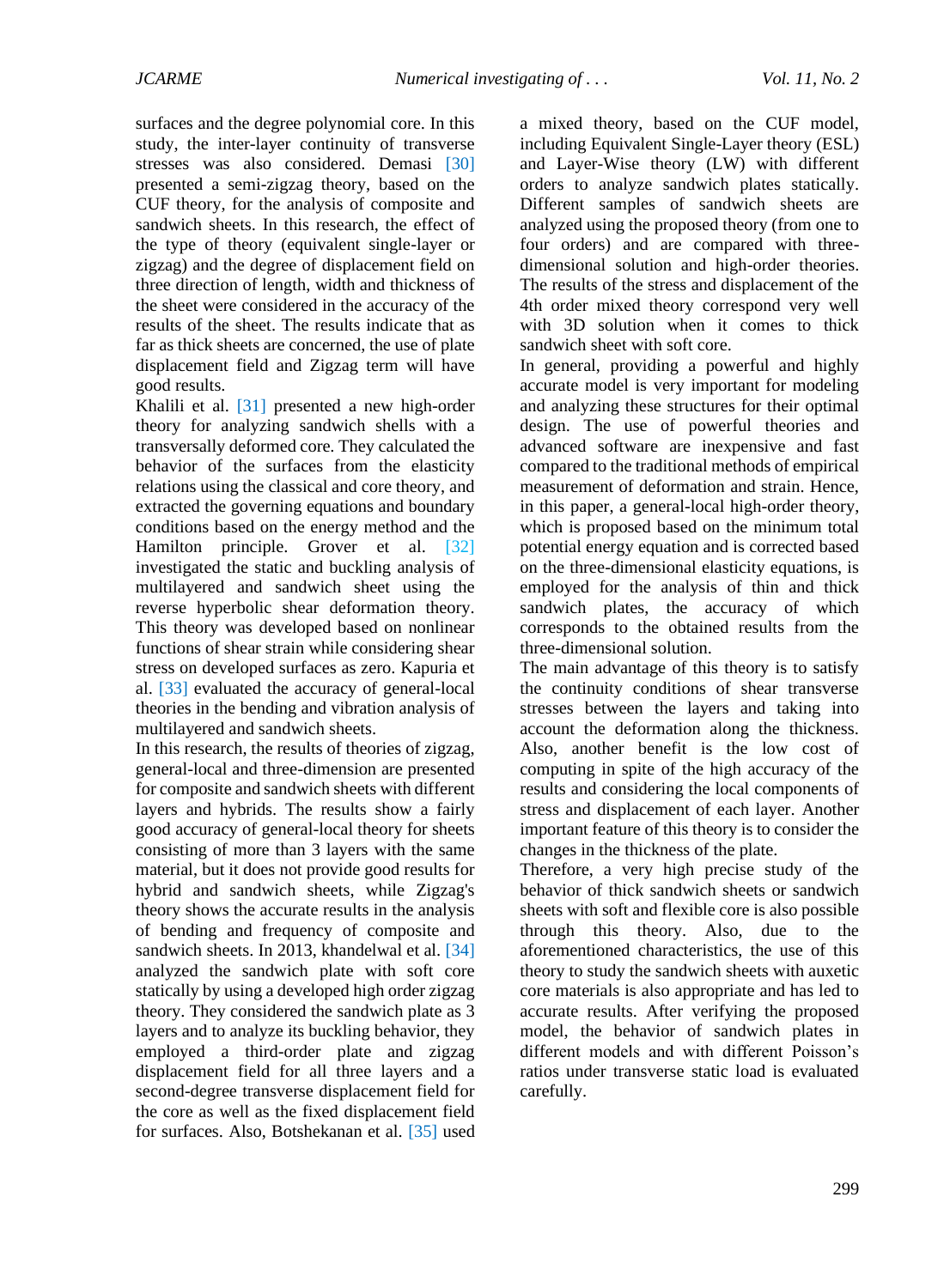#### **2. Equations and units**

The sandwich plate is a square-shaped plate with three layers, whose origin of the coordinate system is in its middle plane, and the z axis is considered to be positive upward. The length and width of the plane along *x* and *y* are *a* and *b* respectively and the thickness of the total plate is *h*. Also, the thickness of the upper layer is considered to be *h1*, the thickness of the core is considered to be *h<sup>2</sup>* and the thickness of the lower layer is regarded as *h3*. The in-plane displacement components of the plate are considered as a combination of two local and general sections.

$$
\begin{cases} u(x, y, z) = u_{G}(x, y, z) + u_{L}^{k}(x, y, z) \\ v(x, y, z) = v_{G}(x, y, z) + v_{L}^{k}(x, y, z) \\ (k = 1, 2, 3) \end{cases}
$$
 (1)

 $u_G$  and  $v_G$  are the general components of the displacement field which are considered as follows.

$$
\begin{cases}\n u_{G}(x, y, z) = u_{0}(x, y) + z \varphi_{x}(x, y) \\
 + z^{3} \lambda_{x}(x, y) \\
 v_{G}(x, y, z) = v_{0}(x, y) + z \varphi_{y}(x, y) \\
 + z^{3} \lambda_{y}(x, y)\n\end{cases}
$$
\n(2)

Also,  $u_{\mu}$  and  $v_{\mu}$  are local components of displacement and include:

$$
\begin{cases}\nu_{L}^{k}\left(x,y,z\right)=\nu_{0}^{k}\left(x,y\right)+z\,\varphi_{x}^{(k)}\left(x,y\right) \\
v_{L}^{k}\left(x,y,z\right)=v_{0}^{k}\left(x,y\right)+z\,\varphi_{y}^{(k)}\left(x,y\right) \\
\left(k=1,2,3\right)\n\end{cases}\n\tag{3}
$$

In the above equations, the index k represents the layer number. Also,  $u_0^k$  $u_0^k$  ,  $v_0^k$  $v_0^k$ ,  $\varphi_x^{(k)}$  and  $\varphi_y^{(k)}$  are respectively the local displacement of the middle plane of each layer and the local rotation of each layer.  $\varphi_x$  and  $\varphi_y$  are also the general rotation of the middle plane of the core.  $\lambda_x$  and  $\lambda_y$  are also related to the changes in curvature of the distribution of displacement components along the thickness. By applying the continuity conditions and simplification, [Eqs.](#page-3-0) (4[-6\)](#page-3-1) will ultimately be achieved:

<span id="page-3-0"></span>V For the 1<sup>th</sup> layer 
$$
(z_1^* \le z \le z_2^*)
$$
:  
\n
$$
\begin{cases}\n u_1 = u_0 + z \varphi_x + z^3 \lambda_x(x, y) \\
 + (z - z_1^*) \varphi_x^{(1)} + z_1^* \varphi_x^{(2)} \\
 v_1 = v_0 + z \varphi_y + z^3 \lambda_y(x, y) \\
 + (z - z_1^*) \varphi_y^{(1)} + z_1^* \varphi_y^{(2)}\n\end{cases}
$$
\nV For the 2<sup>th</sup> layer  $(z_1^{\prime} \le z \le z_1^*)$ :  
\n
$$
\begin{cases}\n u_2 = u_0 + z (\varphi_x + \varphi_x^{(2)}) + z^3 \lambda_x(x, y) \\
 v_2 = v_0 + z (\varphi_y + \varphi_y^{(2)}) + z^3 \lambda_y(x, y)\n\end{cases}
$$
\n(S)  
\nV For the 3<sup>th</sup> layer  $(z_2^{\prime} \le z \le z_1^*)$ :

<span id="page-3-1"></span>
$$
\begin{cases}\n u_{3} = u_{0} + z \varphi_{x} + z^{3} \lambda_{x} (x, y) \\
 + (z - z_{1}^{i}) \varphi_{x}^{(3)} + z_{1}^{i} \varphi_{x}^{(2)} \\
 v_{3} = v_{0} + z \varphi_{y} + z^{3} \lambda_{y} (x, y) \\
 + (z - z_{1}^{i}) \varphi_{y}^{(3)} + z_{1}^{i} \varphi_{y}^{(2)}\n\end{cases}
$$
\n(6)

It is observed that the final deformation of the plate is calculated based on the superstition principle. One of the advantages of the current paper is to consider the second-order variations for the transverse displacement component of the core as follows:

$$
\mathcal{L}_1(z) w_u + \mathcal{L}_2(z) w_w + \mathcal{L}_3(z) w_u \tag{7}
$$

where  $w_u$ ,  $w_l$  and  $w_m$  are displacement at the top, bottom and middle of the core respectively, and  $\mathcal{L}_1$ ,  $\mathcal{L}_2$ , and  $\mathcal{L}_3$  are parabolic interpolation functions. Thus, the three-layer sandwich plate has a total of 15 independent displacement

parameters. These parameters are:  
\n
$$
u_0, v_0, \varphi_x, \varphi_y, \lambda_x, \lambda_y, \varphi_x^{(1)}, \varphi_y^{(1)}, \varphi_x^{(2)}, \varphi_y^{(2)}, \varphi_x^{(3)}, \varphi_y^{(3)},
$$
  
\n $w_u, w_m, w_l$ 

It should be noted that the displacement in the face sheets of sandwich plates is considered to be fixed, which is reasonable with respect to the thickness and stiffness of the face sheets. According to the above equations, the total displacement field of the sandwich plate can be written in the following matrix form (in which  $\psi^{i}(x, y, z)$  represent the displacement field governing the layers of the sandwich plate):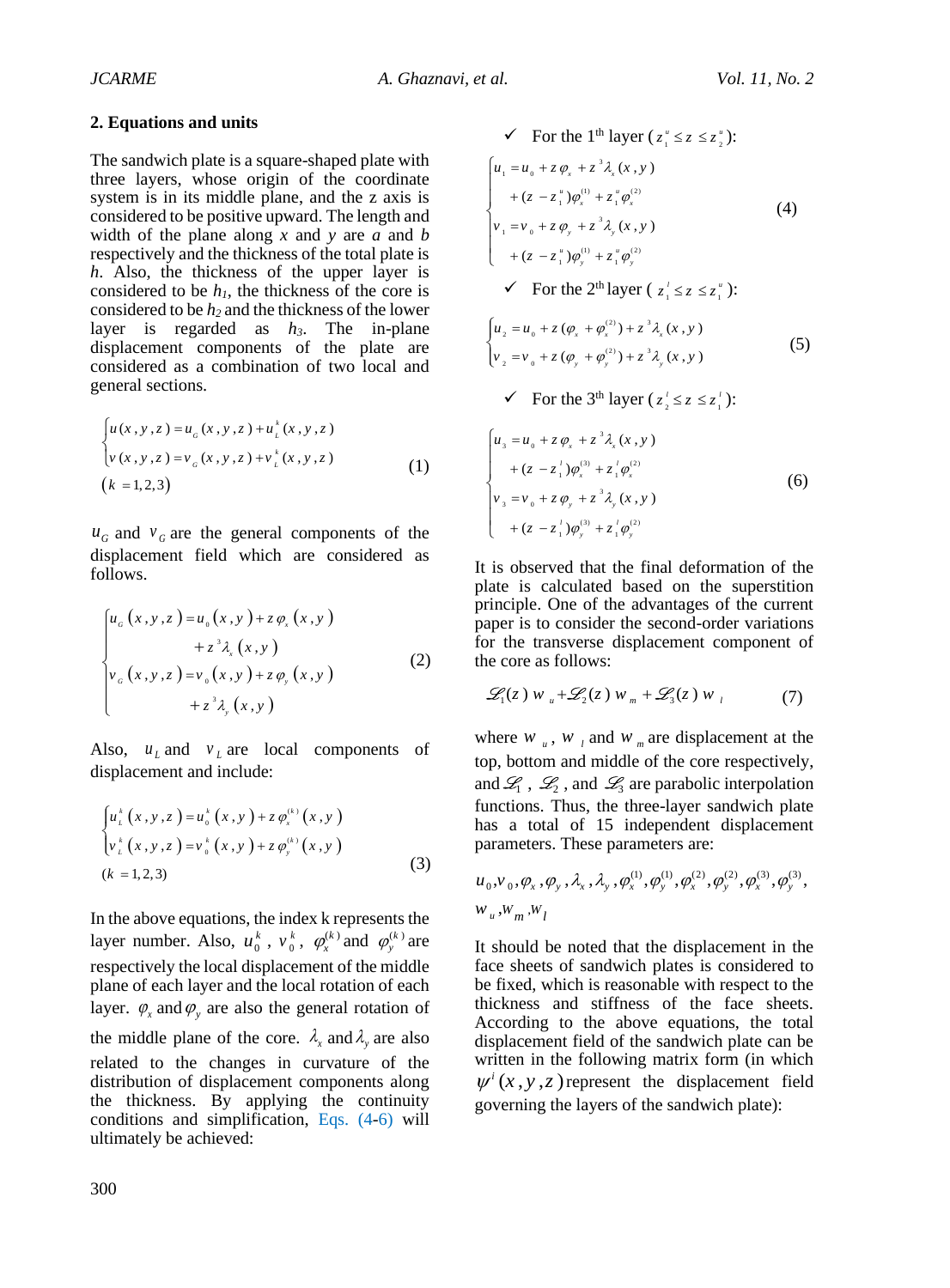$$
\psi(x, y, z, t) = \begin{bmatrix}\n1 & 0 & z & 0 & z^3 & 0 & z - z_1^n & z_1^n & 0 & 0 & 0 & 0 & 0 & 0 & 0 \\
0 & 1 & 0 & z & 0 & z^3 & 0 & 0 & z - z_1^n & z_1^n & 0 & 0 & 0 & 0 & 0 \\
0 & 0 & 0 & 0 & 0 & 0 & 0 & 0 & 0 & 1 & 0 & 0 & 0 & 0 \\
1 & 0 & z & 0 & z^3 & 0 & 0 & z & 0 & 0 & 0 & 0 & 0 & 0 \\
0 & 0 & 0 & 0 & 0 & 0 & 0 & z & 0 & 0 & 0 & 0 & 0 & 0 \\
0 & 0 & 0 & 0 & 0 & 0 & 0 & z & 0 & 0 & 0 & 0 & 0 & 0 \\
0 & 0 & 0 & 0 & 0 & 0 & 0 & 0 & z & 0 & 0 & 0 & 0 & 0 \\
1 & 0 & z & 0 & z^3 & 0 & 0 & z_1^1 & 0 & 0 & 0 & z - z_1^1 & 0 & 0 & 0 \\
0 & 1 & 0 & z & 0 & z^3 & 0 & 0 & z_1^1 & 0 & 0 & 0 & z - z_1^1 & 0 & 0 \\
0 & 0 & 0 & 0 & 0 & 0 & 0 & 0 & 0 & z - z_1^1 & 0 & 0 & 0 \\
0 & 0 & 0 & 0 & 0 & 0 & 0 & 0 & 0 & 0 & 0 & 0 & 0 & 1\n\end{bmatrix}\begin{bmatrix}\nu_0 \\
\psi_1 \\
\phi_2 \\
\phi_3 \\
\phi_4^{(1)} \\
\phi_5 \\
\phi_6^{(2)} \\
\phi_7^{(3)} \\
\phi_8^{(1)} \\
\phi_9^{(2)} \\
\phi_9^{(3)} \\
\phi_9^{(4)} \\
\phi_9^{(5)} \\
\phi_9^{(4)} \\
\phi_9^{(5)} \\
\phi_9^{(6)} \\
\phi_9^{(7)} \\
\phi_9^{(8)} \\
\phi_9^{(9)} \\
\phi_9^{(1)} \\
\phi_9^{(1)} \\
\phi_9^{(1)} \\
\phi_9^{(2)} \\
\phi_9^{(3)} \\
\phi_9^{(4)} \\
\phi_9^{(5)} \\
\phi_9^{(6)} \\
\phi_9^{(7)} \\
\phi_9^{(8)} \\
\phi
$$

If the problem has a greater number of layers, it is possible to expand the equations for a higher number of layers. For example, the in-plane components of the displacement field for the case in which the composite plate has 5 layers are:

<span id="page-4-0"></span>
$$
\begin{cases}\n u_{1} = u_{0} + z^{3} \lambda_{x} + \left(z - \frac{h_{3}}{2} - h_{2}\right) \varphi_{x}^{(1)} + h_{2} \varphi_{x}^{(2)} \\
 + \frac{h_{3}}{2} \varphi_{x}^{(3)} \\
 v_{1} = v_{0} + z^{3} \lambda_{y} + \left(z - \frac{h_{3}}{2} - h_{2}\right) \varphi_{y}^{(1)} + h_{2} \varphi_{y}^{(2)} \\
 + \frac{h_{3}}{2} \varphi_{y}^{(3)} \\
 \text{for } \frac{h_{3}}{2} + h_{2} \le z \le \frac{h_{3}}{2} + h_{2} + h_{1}\n \end{cases} \tag{9}
$$

 $\mathcal{L}_{4} = v_{0} + z^{3} \lambda_{x} + \left( z + \frac{h_{3}}{2} \right) \varphi_{y}^{(4)} - \frac{h_{3}}{2} \varphi_{y}^{(3)}$ 

 $= v_0 + z^3 \lambda_x + \left( z + \frac{h_3}{2} \right) \varphi_y^{(4)} - \frac{h_3}{2} \varphi_y^{(4)}$ 

 $v_4 = v_0 + z^3 \lambda_x + \left( z + \frac{h_3}{2} \right) \varphi_y^{(4)} - \frac{h_4}{2}$ 

 $\begin{cases} 2 \ y_{4} = v_{0} + z^{3} \lambda_{x} + \left( z + \frac{h_{3}}{2} \right) \varphi_{y}^{(4)} - \end{cases}$ 

 $\frac{a_3}{2}$  $\int \varphi_y^{(4)} - \frac{n_3}{2}$ 

 $y_{y}^{(4)} = \frac{3}{2} \phi_{y}^{(4)}$ 

 $\varphi_{y}^{(4)} - \frac{h_{3}}{2} \varphi_{y}^{(3)}$ 

 $\int_{0}^{R}$  5  $\int_{0}^{R}$  5  $\int_{0}^{R}$  5  $\int_{0}^{R}$  5  $\int_{0}^{R}$  5  $\int_{0}^{R}$  7  $\int_{0}^{R}$  7  $\int_{0}^{R}$  7  $\int_{0}^{R}$  7  $\int_{0}^{R}$  7  $\int_{0}^{R}$  7  $\int_{0}^{R}$  7  $\int_{0}^{R}$  7  $\int_{0}^{R}$  7  $\int_{0}^{R}$  7  $\int_{0}^{R}$  7  $\int_{0}^{R}$  7

*x*

 $\lambda$ .

3

$$
\begin{cases}\n u_s = u_0 + z^3 \lambda_x + \left( z + \frac{h_s}{2} + h_2 \right) \varphi_s^{(5)} - h_4 \varphi_s^{(4)} \\
 - \frac{h_s}{2} \varphi_s^{(3)} \\
 v_s = v_0 + z^3 \lambda_x + \left( z + \frac{h_s}{2} + h_4 \right) \varphi_s^{(5)} - h_4 \varphi_s^{(4)} \\
 - \frac{h_s}{2} \varphi_s^{(3)} \\
 \text{for } -\frac{h_s}{2} - h_4 \le z \le -\frac{h_s}{2} - h_4 - h_s\n\end{cases}
$$

It should be noted that all the theories of sandwich and composite plate, including globallocal theory, are two-dimensional, and twodimensional finite element method must be used to solve them. In this research, non-linear and rectangular plate elements were employed to mesh the plate. Using the finite element method, displacement is written in the following form:

<span id="page-4-1"></span>
$$
\Phi(x, y, t) = \mathbf{N}(x, y)\Phi^{(e)}(t)
$$
\n(10)

where 
$$
N
$$
 and  $\Phi^{(e)}$  are the matrix in the form of functions and the vector of nodal displacement values respectively: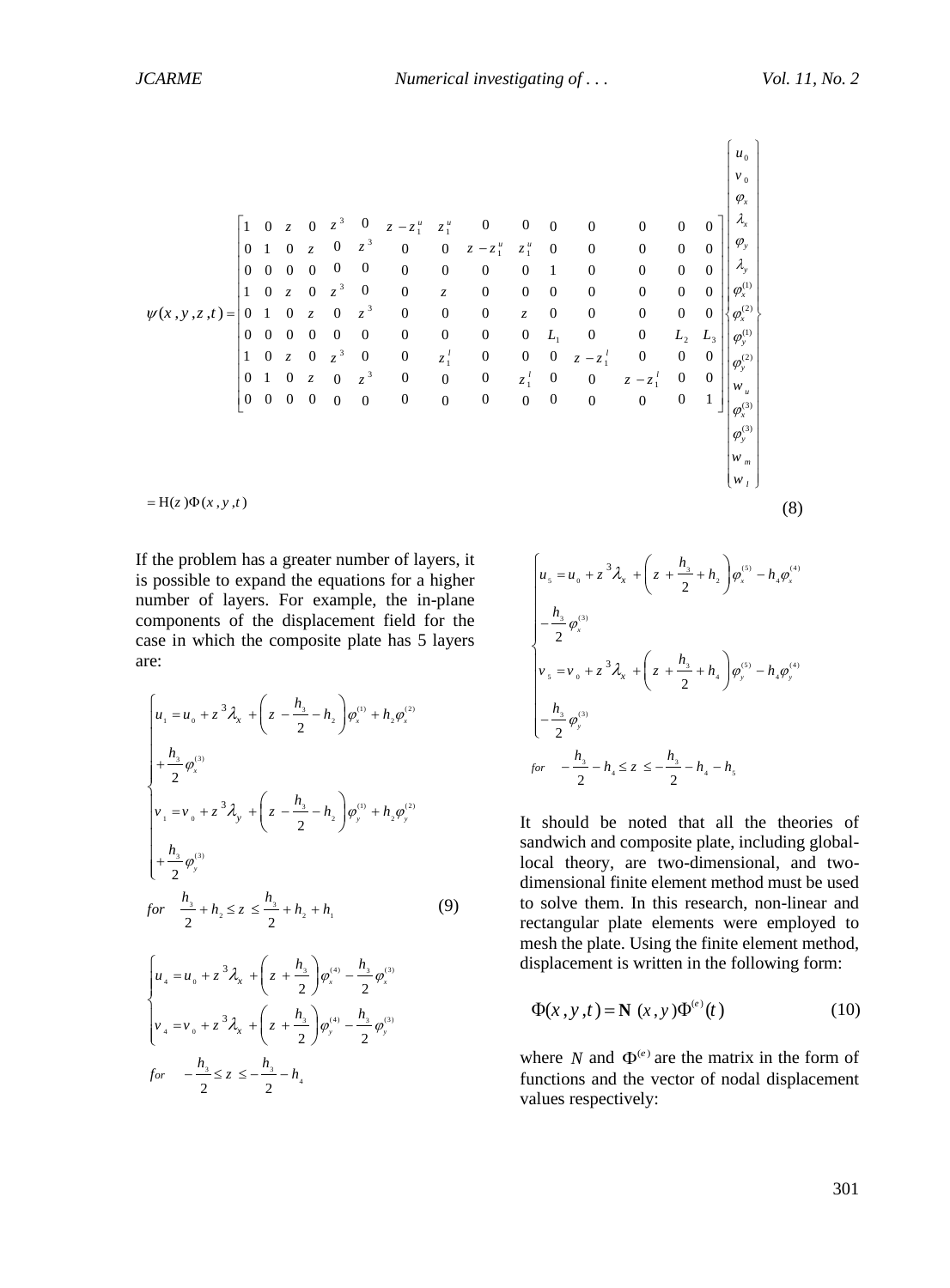$$
\mathbf{N} = \begin{bmatrix} \hat{\mathbf{N}} & \mathbf{0} & \cdots & \mathbf{0} & \mathbf{0} \\ \mathbf{0} & \hat{\mathbf{N}} & \cdots & \mathbf{0} & \mathbf{0} \\ \vdots & \vdots & \ddots & \vdots & \vdots \\ \mathbf{0} & \mathbf{0} & \cdots & \hat{\mathbf{N}} & \mathbf{0} \\ \mathbf{0} & \mathbf{0} & \cdots & \mathbf{0} & \hat{\mathbf{N}} \end{bmatrix}
$$
(11)

Thus, based on [Eqs.](#page-4-0) (9 and [10\):](#page-4-1)

$$
\psi(x, y, z) = H(z) \mathbf{N}(x, y) \Phi^{\epsilon}
$$
  
=  $\Gamma(x, y, z) \Phi^{\epsilon}$  (12)

On the other hand, the strain matrix form in each layer is:

$$
\mathbf{N} = \begin{bmatrix} \hat{\mathbf{N}} & \mathbf{0} & \cdots & \mathbf{0} & \mathbf{0} \\ \mathbf{0} & \hat{\mathbf{N}} & \cdots & \mathbf{0} & \mathbf{0} \\ \vdots & \vdots & \ddots & \vdots & \vdots \\ \mathbf{0} & \mathbf{0} & \cdots & \hat{\mathbf{N}} & \mathbf{0} \end{bmatrix}
$$
\nThus, based on Eqs. (9 and 10):  
\n
$$
\psi(x, y, z) = \mathbf{H}(z) \mathbf{N} (x, y) \Phi^e
$$
\n
$$
= \Gamma(x, y, z) \Phi^e
$$
\nOn the other hand, the strain matrix form in each layer is:  
\n
$$
\varepsilon = \begin{cases} \varepsilon^{(0)} \\ \varepsilon^{(2)} \\ \varepsilon^{(3)} \end{cases} = \begin{bmatrix} D & 0 & 0 \\ 0 & D & 0 \\ 0 & 0 & D \end{bmatrix} \Psi(x, y, z)
$$
\n
$$
= \begin{bmatrix} D & 0 & 0 \\ 0 & D & 0 \\ 0 & 0 & D \end{bmatrix} \Gamma(x, y, z) \Phi^{(e)}
$$
\nin which:  
\n
$$
\varepsilon^{(u)} = \begin{cases} \varepsilon^{(u)} \\ \varepsilon^{(u)} \end{cases} \varepsilon^{(u)} \varepsilon^{(u)} \\ \varepsilon^{(u)} \varepsilon^{(u)} \varepsilon^{(u)} \varepsilon^{(u)} \\ \varepsilon^{(u)} \varepsilon^{(u)} \varepsilon^{(u)} \varepsilon^{(u)} \varepsilon^{(u)} \varepsilon^{(u)} \varepsilon^{(u)} \varepsilon^{(u)} \varepsilon^{(u)} \varepsilon^{(u)} \varepsilon^{(u)} \varepsilon^{(u)} \varepsilon^{(u)} \varepsilon^{(u)} \varepsilon^{(u)} \varepsilon^{(u)} \varepsilon^{(u)} \varepsilon^{(u)} \varepsilon^{(u)} \varepsilon^{(u)} \varepsilon^{(u)} \varepsilon^{(u)} \varepsilon^{(u)} \varepsilon^{(u)} \varepsilon^{(u)} \varepsilon^{(u)} \varepsilon^{(u)} \varepsilon^{(u)} \varepsilon^{(u)} \varepsilon^{(u)} \varepsilon^{(u)} \varepsilon^{(u)} \varepsilon^{(u)} \varepsilon^{(
$$

in which:

$$
\varepsilon^{(i)T} = \Big\langle \varepsilon_{xx}^{(i)} - \varepsilon_{yy}^{(i)} - \varepsilon_{zz}^{(i)} - \gamma_{xy}^{(i)} - \gamma_{xz}^{(i)} - \gamma_{yz}^{(i)} \Big\rangle,
$$
  
(*i* = 1, 2, 3)

$$
e^{(i)} = \P\begin{bmatrix} u \\ v \\ w \end{bmatrix}^{(i)} = \P d^{(i)}, \P = \begin{bmatrix} \partial_x & 0 & 0 \\ 0 & \partial_y & 0 \\ 0 & 0 & \partial_z \\ \partial_y & \partial_x & 0 \\ \partial_z & 0 & \partial_x \\ 0 & \partial_z & \partial_y \end{bmatrix}
$$
(14)

The stress components are also calculated according to Hooke's law:

$$
\sigma = \begin{cases}\n\sigma^{(1)} \\
\sigma^{(2)}\n\end{cases} = \begin{bmatrix}\nC^{(1)} & 0 & 0 \\
0 & C^{(2)} & 0 \\
0 & 0 & C^{(3)}\n\end{bmatrix} \begin{bmatrix}\n\varepsilon^{(1)} \\
\varepsilon^{(2)}\n\end{bmatrix}
$$
\n
$$
= Q \varepsilon = Q \Lambda(x, y, z) \Phi^{(e)}
$$
\n(15)

in which  $C^{(i)}$  is the matrix of elastic coefficients in the rotated coordinate system of the plate. Structural equations are obtained using the minimum total potential energy principle. If the strain energy and external force work are represented by the symbols U and V, respectively, it could be describe as:

$$
\int_{0}^{T} \left( \delta U - \delta V \right) dt = 0 \tag{16}
$$

where:

<span id="page-5-0"></span>
$$
\delta U = \int_{\Omega} (\delta \varepsilon)^{T} \sigma d\Omega
$$
  
= 
$$
\int_{\Omega} (\delta \Phi^{(e)})^{T} \Lambda^{T} Q \Lambda \Phi^{(e)} d\Omega
$$
 (17)

<span id="page-5-1"></span>
$$
\delta V = \int_{A} q \delta w_u dA
$$
  
= 
$$
\int_{A} q (\delta \Phi^{(e)})^T (R \mathbf{N})^T dA
$$
 (18)

in which: A,  $\Omega$  and q are the surface area and the volume of the element and the intensity of the external load imposed on the plate respectively. By placing the [Eqs.](#page-5-0) (17 and [18\)](#page-5-1) in Eq. [\(16\)](#page-5-0) could be written:

$$
(\delta \Phi^{(e)})^T \left[ \int_{\Omega} \Lambda^T Q \Lambda \Phi^{(e)} d\Omega - \int_{A} q (R \mathbf{N})^T dA \right] = 0 \qquad (19)
$$

Since  $\delta \Phi^{(e)}$  is an arbitrary and non-zero vector, the structural equation of the sandwich plate will be:

$$
\left[\int_{\Omega} \Lambda^T Q \right] \Lambda d\Omega \right] \Phi^{(e)} = \int_{A} q (R \mathbf{N})^T dA \tag{20}
$$

or in its compressed state:

$$
K\Phi^{(e)} = F \tag{21}
$$

## **3. The modification of transverse shear stresses using three-dimensional elasticity equations**

Here, after calculating the in-plane stresses, the values of transverse stresses are calculated using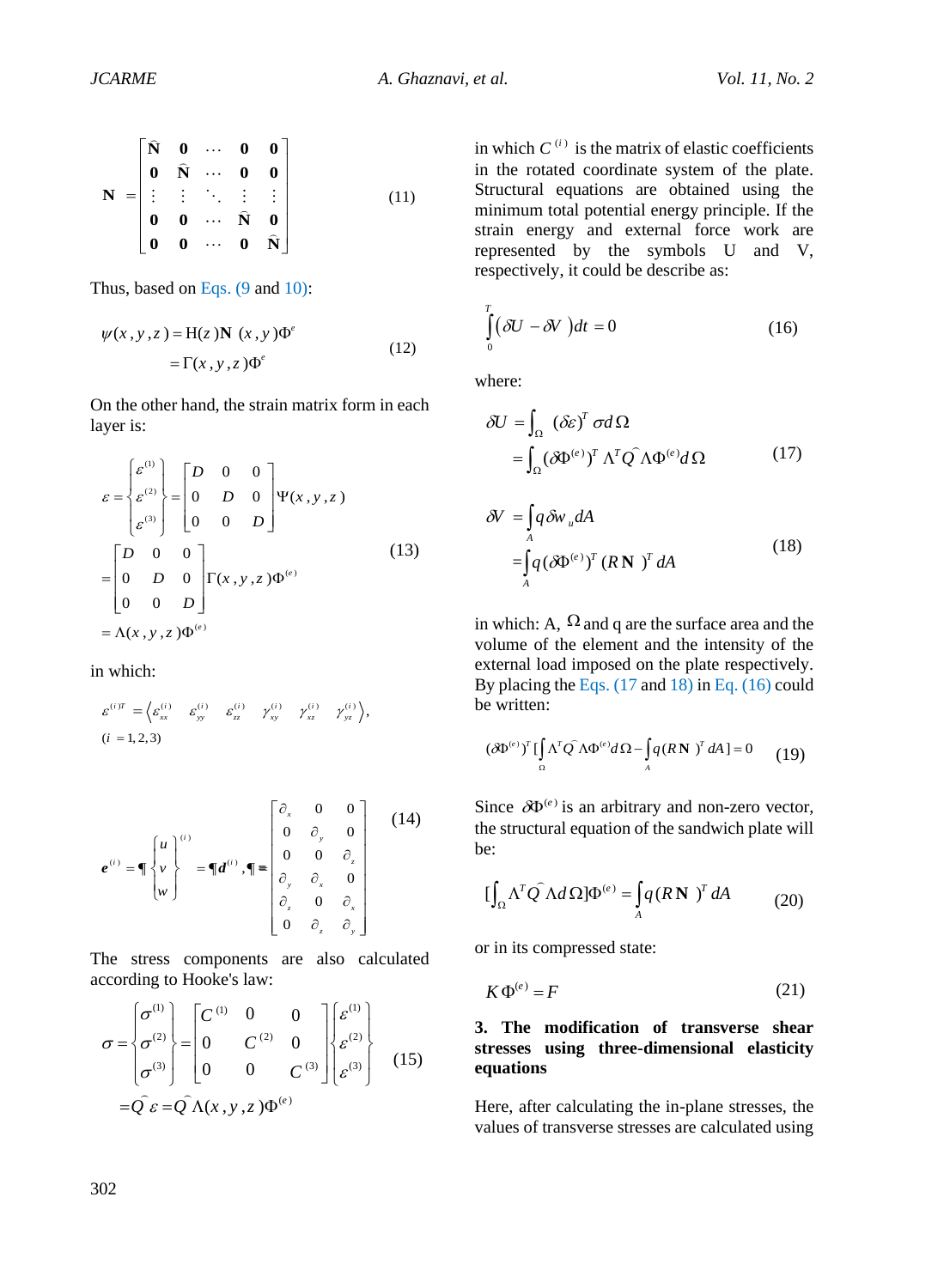three-dimensional equilibrium equations. Therefore, the contiguity condition between the layers and the condition of having zero transverse stresses in free surfaces are well established and there is no need to use shear correction coefficient. In this case, not only the transverse stresses along the thickness are not fixed, but also have a nonlinear distribution.

### **4. Results and discussion**

In this section, in addition to verifying the obtained results, the problem is analyzed parametrically. In addition to verifying the obtained results with the 3D solution results presented in valid references, the convergence of the finite element results and the independence of mesh sizes are also carefully considered for different parameters and in different geometries. In all the proposed results, the size of the elements is chosen in such a way that the change in their number does not have a significant effect on the results of any geometry. Finally, it could be say that the size of meshing  $40 \times 40$  provides more accurate and more appropriate results in all samples.

#### *4.1. Verification of obtained results*

First, the verification of the proposed theory results is analyzed using a static analysis of the sandwich plate with isotropic surfaces and cores under sinusoidal loading. In this example, a square symmetric sandwich plate, in which the composite face sheets have the same thickness, equivalent to 0.1 of overall thickness and core thickness is equivalent to 0.8 of the total thickness of the plate are analyzed using the proposed model and compared with the results in the reliable references.

The boundary conditions of the plate are simple support for all edges and the top plate of face sheet is under distributed sinusoidal pressure loading. The properties of the face sheets and core material are as follows [\[29\]](#page-17-3):

$$
E_f = 73GPa
$$
,  $v = 0.34 \rightarrow$   
\n $E_f / E_c = 10 \Rightarrow E_c = 7.3GPa$ ,  $v = 0.34$   
\n $E_f / E_c = 10^5 \Rightarrow E_c = 0.73MPa$ ,  $v = 0.34$ 

The analyses were carried out on two cases of sandwich plate with stiff core ( $E_f/E_c = 10$ ) and with soft core ( $E_f/E_c = 10^5$ ) in three cases of thick  $(a/h = 4)$  thin  $(a/h = 10)$  and very thin  $(a/h=100)$ . As it was mentioned in section 2 the length and the total thickness of the sandwich panel is *a* and *h* respectively. Displacements and stresses have become dimensionless using the following relationships:

$$
W = w \frac{100E_f h^3}{a^4 q_0}, U, V = (u, v) \frac{-10^4 E_f h^2}{a^3 q_0},
$$
  
\n
$$
S_{xx}, S_{yy}, S_{xy} = \frac{h^2}{q_0 a^2} (\sigma_{xx}, \sigma_{yy}, \sigma_{xy}),
$$
  
\n
$$
S_{yz}, S_{zx} = \frac{h}{q_0 a} (\sigma_{yz}, \sigma_{zx})
$$

At first the mesh independency of the obtained results should be checked. For this reason, plates were meshed using various types of meshes such as 5x5, 10x10, 20x20, 30x30 and 40x40 and their results were examined. The obtained results were analyzed for all three kinds of thin, very thin and thick plates with a/h ratio of 100, 10 and 4 respectively. Various results such as nondimensional transverse stresses and dimensionless transverse displacement were investigated.

[Fig. 1](#page-7-0) depicts the comparison of the obtained results for all three ratios of plate thickness and their comparison with the three-dimensional results existing in the references. The results show that the transverse displacement of the plate converges with the element size of 40x40. The obtained results show that the very thin plate (a/h=100) converges faster than the other two cases; however, in all three cases with mesh size 40x40, the results are independent of the meshes number.

[Fig. 2](#page-7-1) and [Fig.](#page-7-2) 3 also show the convergence of the results for dimensionless transverse shear stresses in both cases of thick and thin plate conditions. As can be seen, the results of most transverse shear stresses with the element size of 40x40 converge in both cases. The picture of the meshed plate is shown in [Fig. 4.](#page-8-0) In the case of a square plate, the number of elements in the length and width of the plate is equal.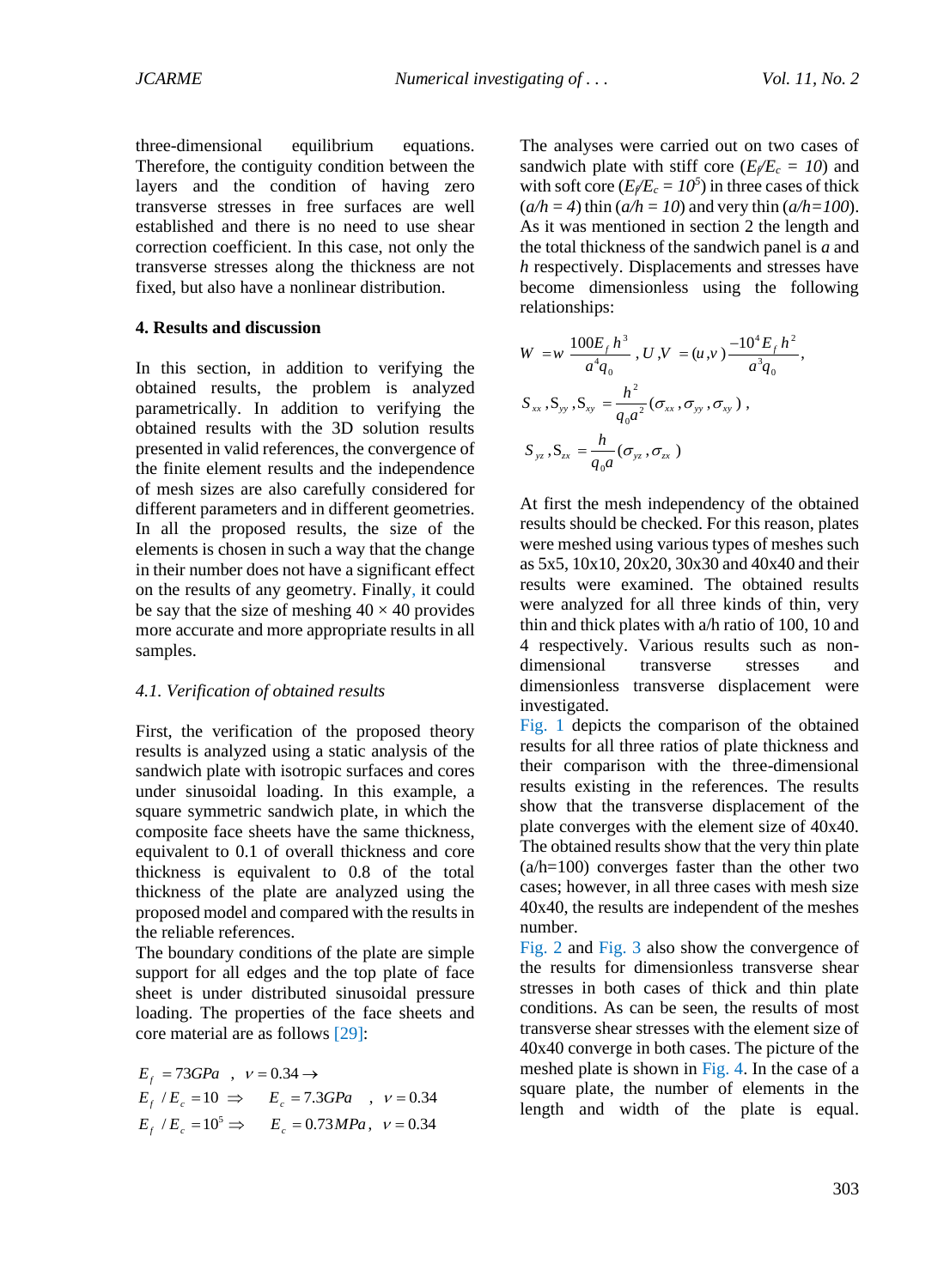Verification of the converged results is shown in [Table 1.](#page-7-3)

The obtained results are compared with the three-dimensional result of the elasticity existing in reference [\[36\]](#page-17-10). The investigations showed that for all three cases of very thin plate, ordinary plate and thick plate, the results calculated by the proposed theory are acceptable and have very good accuracy. Finally, the obtained results showed that the mesh size 40x40 led to the provision of converged results, and the further increase in sandwich plate elements did not have a significant effect on the results. Also, comparing the obtained results with those existing in reference [\[36\]](#page-17-10) made it clear that the theory has an acceptable accuracy.

In order to further examine the proposed theory precisely, the results obtained from solving the example of a three-layer composite plate with three layers [0/90/0] are compared and verified with the results presented in valid references. To solve the reference, the exact solution provided by Pagano [\[37\]](#page-17-11) has been used.

<span id="page-7-3"></span>**Table 1***.* The results of most displacement and maximum dimensionless shear stresses of sandwich plate with soft core for different mesh sizes*.*

|                                         | Approach  | Mesh<br>size | $a/h=4$ | $a/h=10$ | $a/h=10$ |
|-----------------------------------------|-----------|--------------|---------|----------|----------|
|                                         |           | $10\times10$ | 0.00931 | 0.1398   | 15.824   |
|                                         | Present   | $20\times20$ | 0.01049 | 0.1581   | 16.024   |
| Dimensionless transvers<br>shear stress | Theory    | $30\times30$ | 0.01121 | 0.1659   | 16.215   |
|                                         |           | $40\times40$ | 0.01128 | 0.1661   | 16.207   |
|                                         | $3D$ [36] |              | 0.0111  | 0.1627   | 16.039   |
|                                         |           |              |         |          |          |
|                                         |           | $10\times10$ | 1114.2  | 1051.2   | 124.94   |
|                                         | Present   | $20\times20$ | 1204.8  | 1140.9   | 126.35   |
| Dimensionless transvers<br>displacement | Theory    | $30\times30$ | 1268.2  | 1203.2   | 127.85   |
|                                         |           | $40\times40$ | 1272.5  | 1207.67  | 128.01   |
|                                         | $3D$ [36] |              | 1299.4  | 1230.6   | 126.7    |



<span id="page-7-0"></span>**Fig. 1.** Mesh independency of the dimensionless transverse displacement for different a / h ratios.



<span id="page-7-1"></span>**Fig. 2.** Mesh independency of the dimensionless transverse shear stress for thick sandwich plate  $(a/h=4)$ .



<span id="page-7-2"></span>**Fig. 3.** Mesh independency of the dimensionless transverse shear stress for thin sandwich plate  $(a/h=10)$ .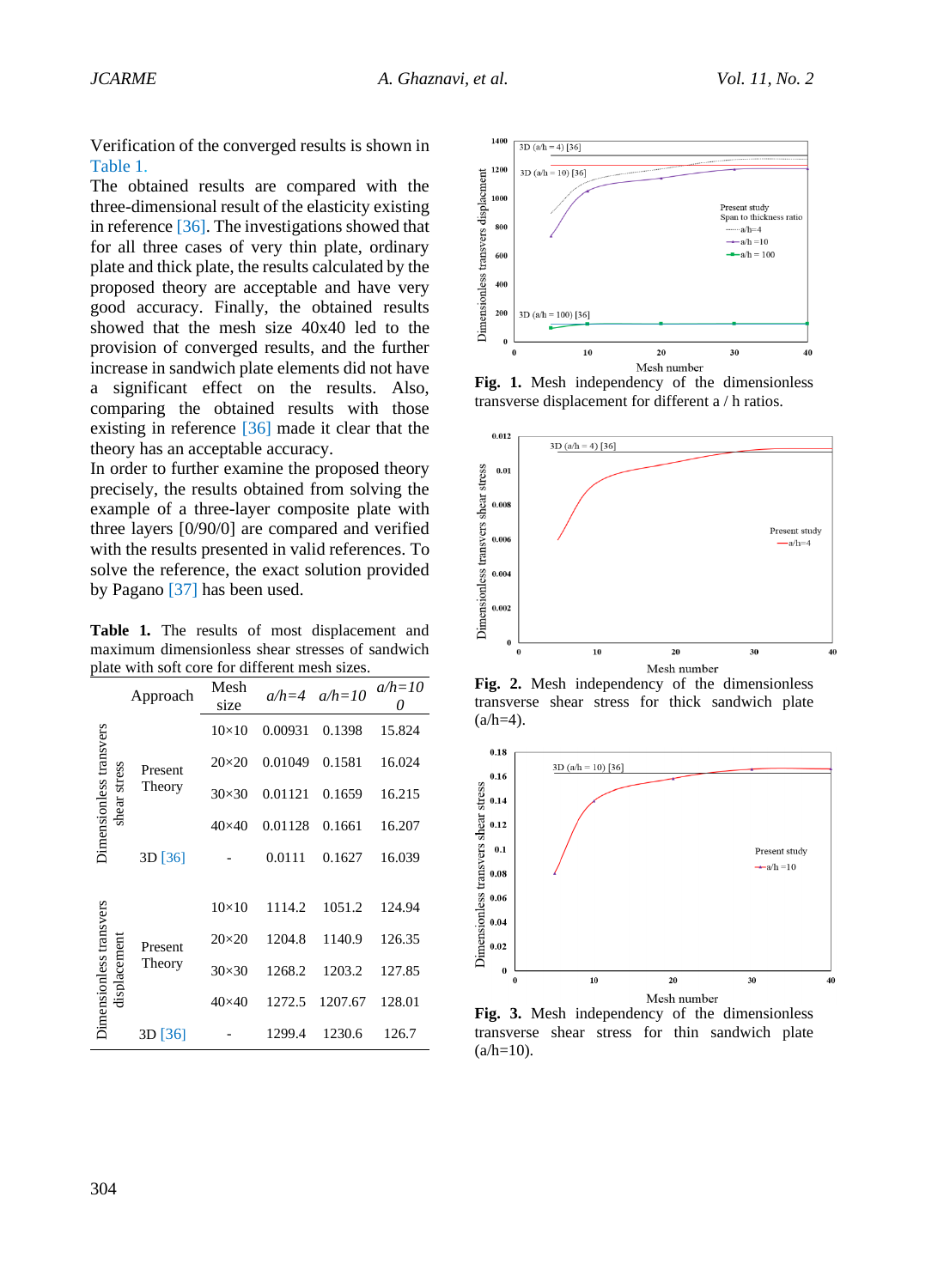

<span id="page-8-0"></span>**Fig. 4.** Plate with the appropriate meshing for analysis.

All edges of the supporting plate are considered as simply support; also, the properties of materials of all three layers include:

$$
E_1/E_2 = 25
$$
;  $G_{12}/E_2 = G_{13}/E_2 = 0.5$ ;  
\n $G_{23}/E_2 = 0.2$ ;  $v_{12} = v_{23} = v_{13} = 0.25$ 

The results obtained from the presented equation have become dimensionless too. The load is also applied in a sinusoidal way in the form of extensive pressure on the top surface of upper face sheet. The obtained results are compared with those of other references such as the results of other references such as Reddy [\[](#page-17-12)[38\]](#page-17-12), Kant and Swaminathan [\[39\]](#page-17-13), Mantari et al. [\[](#page-17-14)[40\]](#page-17-14) and Karama et al. [\[](#page-17-15)[41\]](#page-17-15) in [Table 2.](#page-8-1) From the comparison of the obtained results, it can be observed that the obtained results of the present theory have a very good consistency with the available results of the exact solution.

<span id="page-8-1"></span>**Table 2.** Results of dimensionless displacement and square-shaped composite plate stress  $(a = b)$  with porcelain layer [0/90/0] under sine load.

| a/h | Approach                            |       | $\overline{W}(\frac{a}{2},\frac{b}{2},\frac{\overline{\sigma}_{xx}}{\sigma_{xx}}(\frac{a}{2},\frac{b}{2},\frac{\overline{\sigma}_{yy}}{\sigma_{yy}}(\frac{a}{2},\frac{b}{2},\frac{\overline{\tau}_{xz}}{\tau_{xz}}(0,\frac{b}{2},\frac{\overline{\tau}_{yz}}{\tau_{yz}}(\frac{a}{2},0$ |       |       |       |
|-----|-------------------------------------|-------|----------------------------------------------------------------------------------------------------------------------------------------------------------------------------------------------------------------------------------------------------------------------------------------|-------|-------|-------|
|     | Present                             | 1.975 | 0.765                                                                                                                                                                                                                                                                                  | 0.542 | 0.253 | 0.208 |
| 4   | 3D<br>elasticity<br>[36]            | 2.006 | 0.755                                                                                                                                                                                                                                                                                  | 0.556 | 0.282 | 0.217 |
|     | Reddy<br>[38]                       | 1.921 | 0.734                                                                                                                                                                                                                                                                                  |       |       | 0.183 |
|     | Kant<br>&<br>Swamina<br>than $[39]$ | 1.894 | 0.764                                                                                                                                                                                                                                                                                  | 0.493 |       |       |
|     | Mantari et<br>al. $[40]$            | 1.943 | 0.823                                                                                                                                                                                                                                                                                  | 0.497 | 0.245 | 0.201 |

|    | Karama<br>et al. $[41]$             | 1.944 | 0.775 | 0.502 | 0.220 | 0.191 |
|----|-------------------------------------|-------|-------|-------|-------|-------|
| 10 | Present                             | 0.730 | 0.585 | 0.274 | 0.345 | 0.110 |
|    | 3D<br>elasticity<br>[36]            | 0.740 | 0.59  | 0.288 | 0.357 | 0.123 |
|    | Reddy<br>[38]                       | 0.712 | 0.568 |       |       | 0.103 |
|    | Kant<br>&<br>Swamina<br>than $[39]$ | 0.715 | 0.583 | 0.270 |       |       |
|    | Mantari<br>et al. $[40]$            | 0.734 | 0.588 | 0.276 | 0.314 | 0.115 |
|    | Karama<br>et al. [41]               | 0.723 | 0.576 | 0.272 | 0.272 | 0.108 |

<span id="page-8-2"></span>**Table 3.** Results of dimensionless displacement and rectangular-shaped composite plate stress  $(b = 3a)$ with porcelain layer [0/90/0] under sine load*.*

| a/<br>h | Approach                 |        |        | $\overline{W}(\frac{a}{2},\frac{b}{2},0)$ $\overline{\sigma_{xx}}(\frac{a}{2},\frac{b}{2},\frac{h}{2})$ $\overline{\sigma_{yy}}(\frac{a}{2},\frac{b}{2},\frac{h}{2})$ |
|---------|--------------------------|--------|--------|-----------------------------------------------------------------------------------------------------------------------------------------------------------------------|
|         | Present                  | 2.698  | 1.0912 | 0.1052                                                                                                                                                                |
| 4       | 3D<br>elasticity<br>[37] | 2.82   | 1.1    | 0.119                                                                                                                                                                 |
|         | Present                  | 0.895  | 0.721  | 0.0453                                                                                                                                                                |
| 10      | 3D<br>elasticity<br>[37] | 0.919  | 0.725  | 0.0435                                                                                                                                                                |
|         | Present                  | 0.5123 | 0.6198 | 0.0253                                                                                                                                                                |
| 50      | 3D<br>elasticity<br>[37] | 0.5205 | 0.6276 | 0.0260                                                                                                                                                                |

In the following, the intended plate with a different length to width ratio (b=3a) with the same layer was put under the sinusoid load, and then the obtained results were compared with those of Pagano's precise three-dimensional resolution. The results shown in [Table 3](#page-8-2) represent an excellent match between the results of the existing theory and the exact solution.

### *4.2. Parametric analysis of sandwich plate with auxetic core under static transverse load*

Initially, the effect of Poisson's ratio on the behavior of sandwich plate under different transverse static conditions is investigated. The load is applied to the top of the upper face sheet in the form of a distributed sinusoidal pressure. The plate is investigated in two cases with soft core  $(E/\sqrt{E_c}=10^5)$  and stiff  $(E/\sqrt{E_c}=10)$  with a thick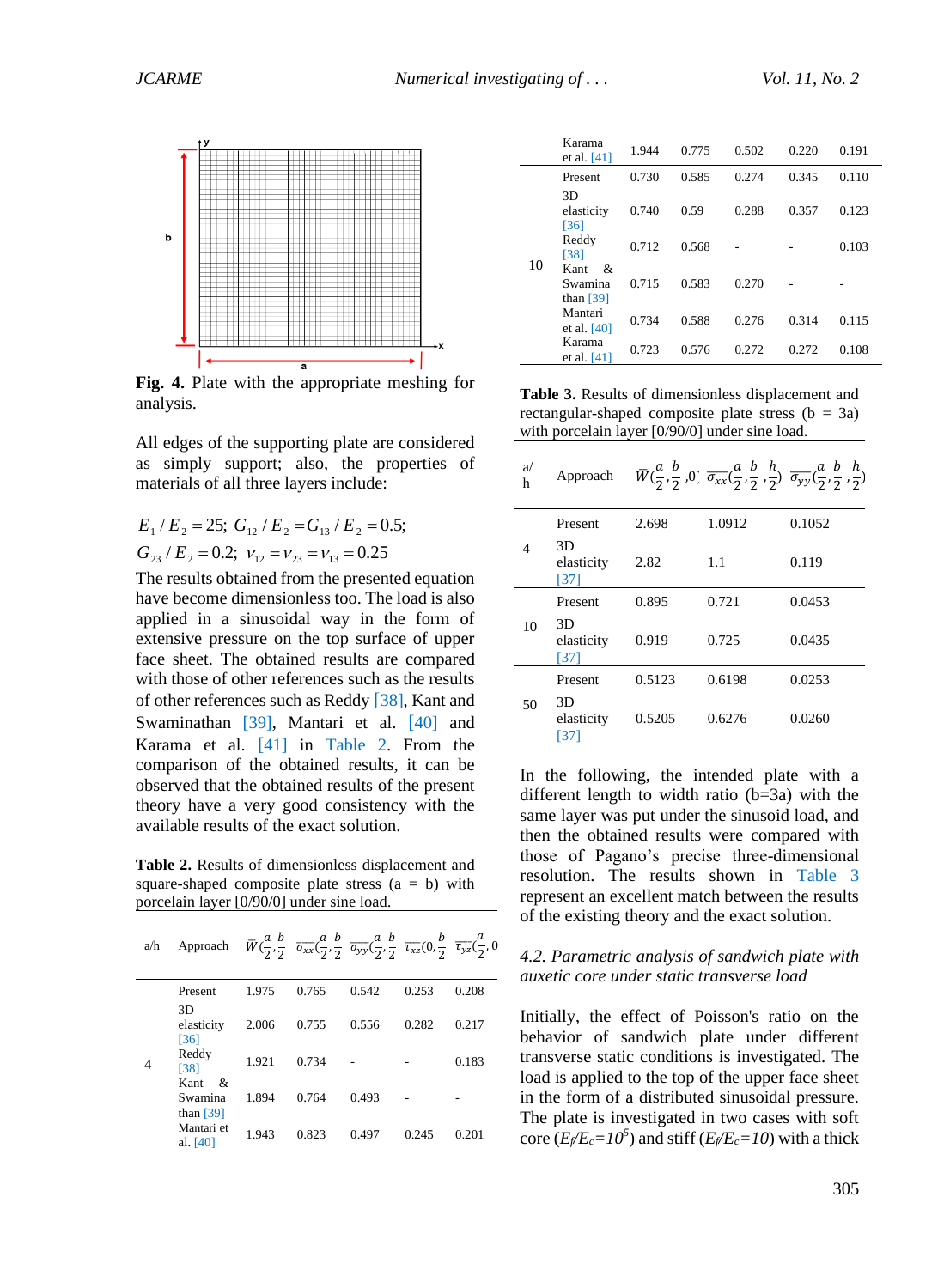geometry (*a/h=4*) and a thin one (*a/h=10*). Other properties of the materials are considered as in the previous section. In order to investigate the Poisson's ratio better and more accurately, in all of the above mentioned cases, the Poisson's ratio of the auxetic core has the following values: *v*= -0.3, -0.6, -0.9

In the following, maximum transverse deformation of the sandwich plate in all four samples is studied in order to study more carefully the effect of the existence of auxetic core along with other parameters.

[Fig. 5](#page-9-0) to [Fig.](#page-10-0) 8 show the maximum deflection of sandwich plates in all four cases of thick  $(a/h=4)$ , thin  $(a/h=10)$  geometry with soft  $(E_f/E_c=10^5)$  and stiff  $(E_f/E_c=10)$  core. It should be noted that the results shown in the following become dimensionless as follows:

$$
W = w \frac{100E_{core}h^3}{a^4q_0}, U, V = (u, v) \frac{-10^4E_{core}h^2}{a^3q_0}
$$

As can be clearly seen, in general, in all cases, making the core auxetic and the decrease in its Poisson's ratio leads to the reduction of plate increment. In all four cases, the largest out of plane deflection is for the sandwich plate with the normal soft core, while the least transverse deflection, among the four Poisson's ratios, belongs to the Poisson's ratio of -0.9. However, the amount of the deflection variation is another important point for the investigation the effect of using auxetic core.

The largest change in transverse deformation occurred due to the auxetic core in the case of a thick sandwich plate with a stiff core. When it comes to thin plates with stiff and soft cores, the percentage of decrease in deflection is approximately the same.

The reason for this decrease in transverse deformation, which occurs due to making the core auxetic, is the increase in the stiffness of the plate, in a way that the decrease in Poisson ratio from  $+0.3$  to  $-0.9$  leads to an increase of 5 times in the stiffness of the entire plate*.*

[Fig. 9](#page-10-1) and [Fig.](#page-10-2) 10 shows the changes in the dimensionless shear transverse stress along the thickness. As discussed in Section 3, the shear stresses were extracted through the correction

method using three-dimensional equilibrium equations. Hence, in addition to satisfying the condition of zero shear stresses in the free surfaces of the upper and lower sandwich plate, the continuity condition of shear stresses between the layers, which is not met in many theories and methods, is satisfied perfectly with very high accuracy.



<span id="page-9-0"></span>**Fig. 5.** Maximum dimensionless transverse displacement of thick sandwich plate (*a/h=4*) with stiff core  $(E$ <sup> $\ell$ *E*<sub>*c*</sub>=10</sub>).</sup>



**Fig. 6.** Maximum dimensionless transverse displacement of thick sandwich plate (*a/h=4*) with very soft core  $(E_f/E_c=10^5)$ .



**Fig. 7.** Maximum dimensionless transverse displacement of thin sandwich plate (*a/h=10*) with stiff core  $(E$ <sup> $\ell$ *E*<sub>*c*</sub>=10</sub>).</sup>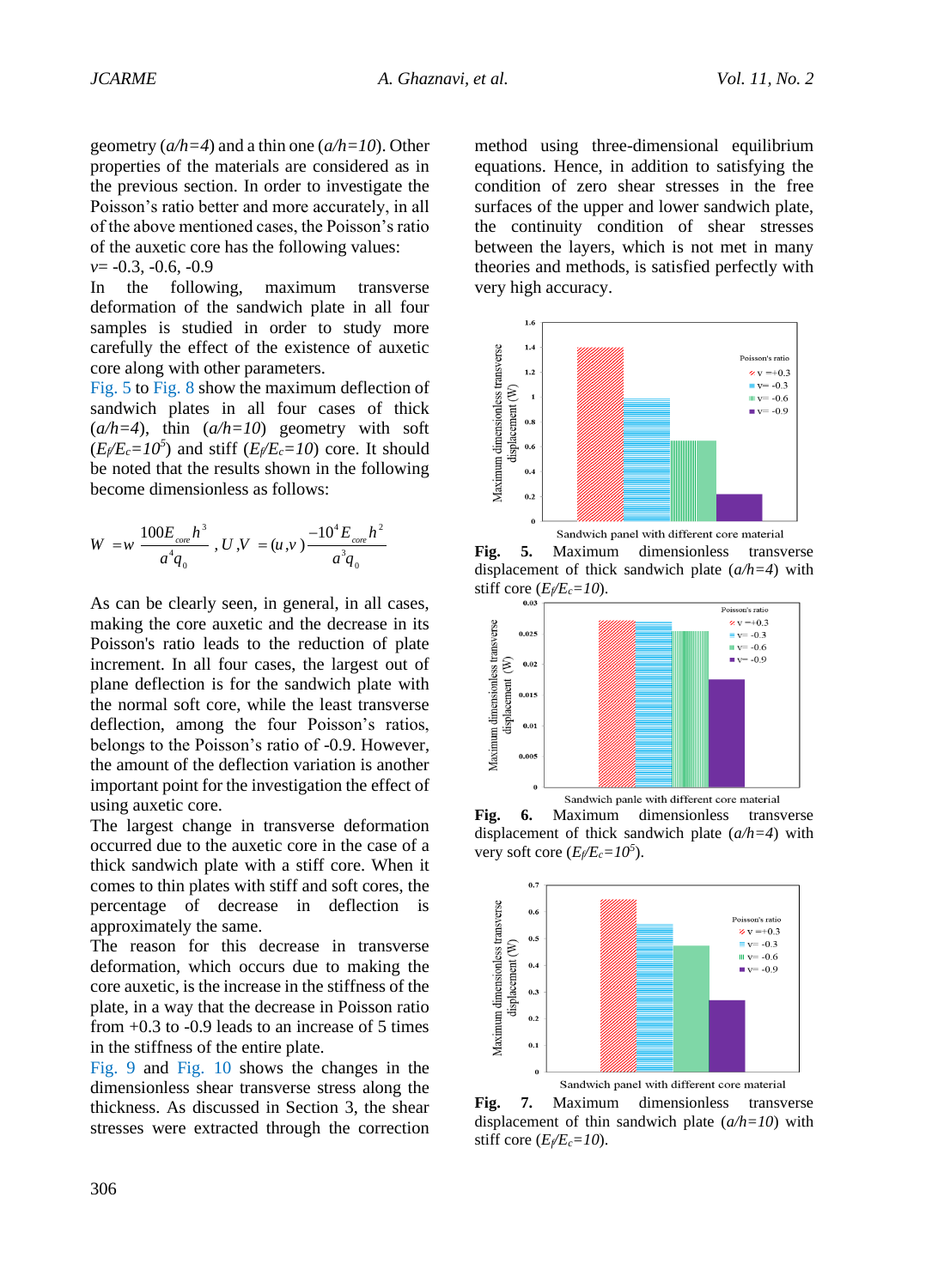

<span id="page-10-0"></span>**Fig. 8.** Maximum dimensionless transverse displacement of thin sandwich plate (*a/h=10*) with very soft core  $(E_f/E_c=10^5)$ .



<span id="page-10-1"></span>**Fig. 9.** Effects of the auxeticity of the core material on through-thickness distributions of the dimensionless transverse shear stress (*Sxz*) of the thick sandwich plate with very soft core.



<span id="page-10-2"></span>**Fig. 10.** Effects of the auxeticity of the core material on through-thickness distributions of the dimensionless transverse shear stress (*Sxz*) of the thick sandwich plate with stiff core.

Furthermore, shear stresses possess quite dissimilar and nonlinear distribution. This is of great importance when it comes to the accuracy of the analysis of thick plates, especially plates with soft core. It can be seen from the results that in the cases of the very soft core, the behavior of shear stress is completely different from that of the stiff core. In other words, in terms of those with soft core, cores (in both thick and thin) virtually have a shear stress of zero, while when it comes to plates with stiff core, the core can virtually tolerate significant shear stresses. In general, amounts of the shear stresses produced in thin cases exceed those with thick ones. In the case of a thick sandwich plate with a soft core, the difference between the shear stresses created in the upper and lower layers is significant, while in the case of thin plate, this difference is less between the shear stresses of the upper and lower layers.

As noted above, by changing the Poisson's ratio of the core, the difference between the shear stress of upper and lower of the sandwich plate decreases or even in some cases disappears, in a way that when it comes to thick sandwich plates with a soft core in which the difference between shear stresses between the upper and lower layers is the highest, this change has led to a decrease in the difference, whereas in the case of thin plates with a soft core, the difference is removed thanks to the mentioned change.

As a result, in this example with a Poisson's ratio of (-0.9), the shear stress of the upper and lower layers is the same. [Fig. 11](#page-11-0) shows the changes in the core equivalent stress at section where it goes through the middle plane of the sandwich panel. (The mentioned contour only shows the equivalent stress in the core and no face sheets are presented in these contours).

As shown in [Fig. 9,](#page-10-1) in this example, the composite face sheets stress is much more than that of the PVC core belonging to the sandwich plate. Therefore, the stress of the face sheets is overlooked to merely obtain the distribution of the equivalent stress in the mentioned section of the core. This figure illustrates thick sandwich plate with both normal and auxetic soft cores. It should be noted that the curvature of the plate is shown with considerable magnification in order to give the better sense. However, the amount of magnification employed in both contours of "a" and "b" is the same. It is well observed that the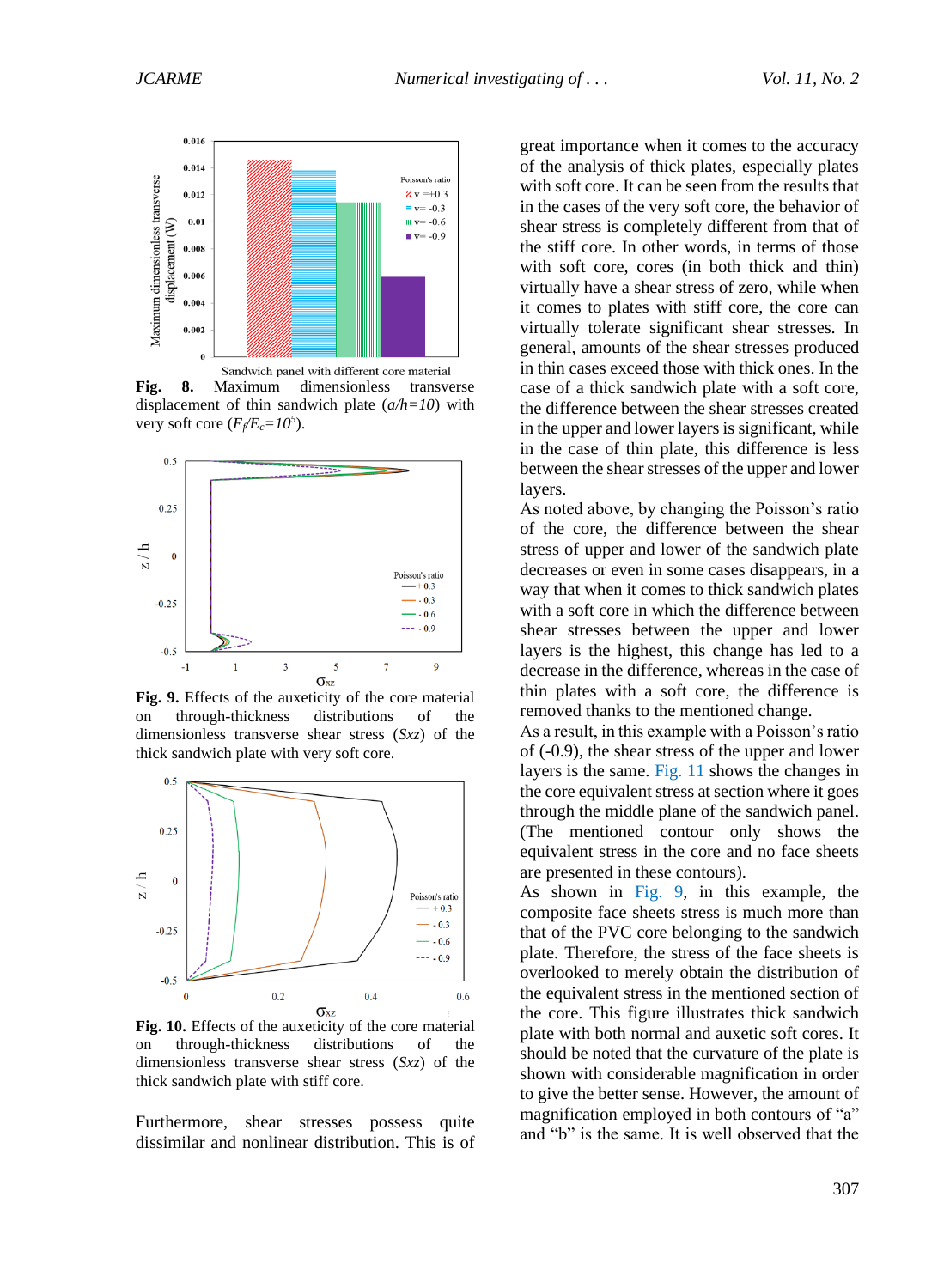core deformation has been reduced by the use of the auxetic material, while the core stress level has increased more than ten times.

Also, the stress distribution pattern in the core has also changed due to the use of an auxetic core with a Poisson's ratio of  $(-0.9)$ , in a way that when it comes to the sandwich plate with the normal core (Poisson's ratio of  $+0.3$ ), the highest equivalent stresses occur in the inner layers of the plate, while because of making the core auxetic and increasing the stiffness of the sandwich plate, the highest equivalent stress occurs in the upper surface of the core.

In the following, the effect of the length-to-width ratio of the plate on its behavior is discussed.

As the "*a* / *b"* ratio changes from 1 to 4, other parameters such as core stiffness as well as plate thickness change too. The effect of the length-towidth ratio is carefully checked for each of the all mentioned cases. All of the dimensionless results are given in [Table 4.](#page-12-0)

[It should](#page-12-0) be mentioned that in these examples, the boundary conditions of all four edges are considered to be simply support (SSSS). Moreover, the load is in the form of uniform distributed pressure applied to the upper surface of the sandwich plat[e.](#page-12-0) 

[The resu](#page-12-0)lts shown in Table 4 include the dimensionless transverse displacement of the middle point of the sandwich plate in the upper, lower surfaces and in the center of the plate, as well as the in plane dimensionless stress along the length and width in the middle point of the plate located on the upper and lower surfaces of the sandwich plate.

The important point is that, in all (*a*/*b)* ratios, making the core auxetic significantly reduces transverse displacement in all cases. In general, it can be said that the change in the "*a*/b" ratio does not lead to the reduction of this effect, and the negativity of the Poisson's ratio of the core from  $+0.3$  to  $-0.5$  has a nearly identical effect on all length-to-width ratios. Also, in all 32 investigated cases of the sandwich plate, it can be seen that the change in the "*a*/*b"* ratio has no effect on the behavioral difference between the upper and lower composite face sheets and this behavioral difference between these layers remains constant for all "*a*/*b"* ratios.

The main effect of the change in the length-towidth ratio of the plate is observed in the changes in the amount of in plane stresses $\overline{\sigma_{xx}}$  and  $\overline{\sigma_{yy}}$ .



<span id="page-11-0"></span>**Fig. 11.** Distribution of equivalent stress on the mid plane of thick sandwich plate: (a) normal core ( $v = 0.3$ ) and (b) Auxetic core ( $v = -0.9$ ).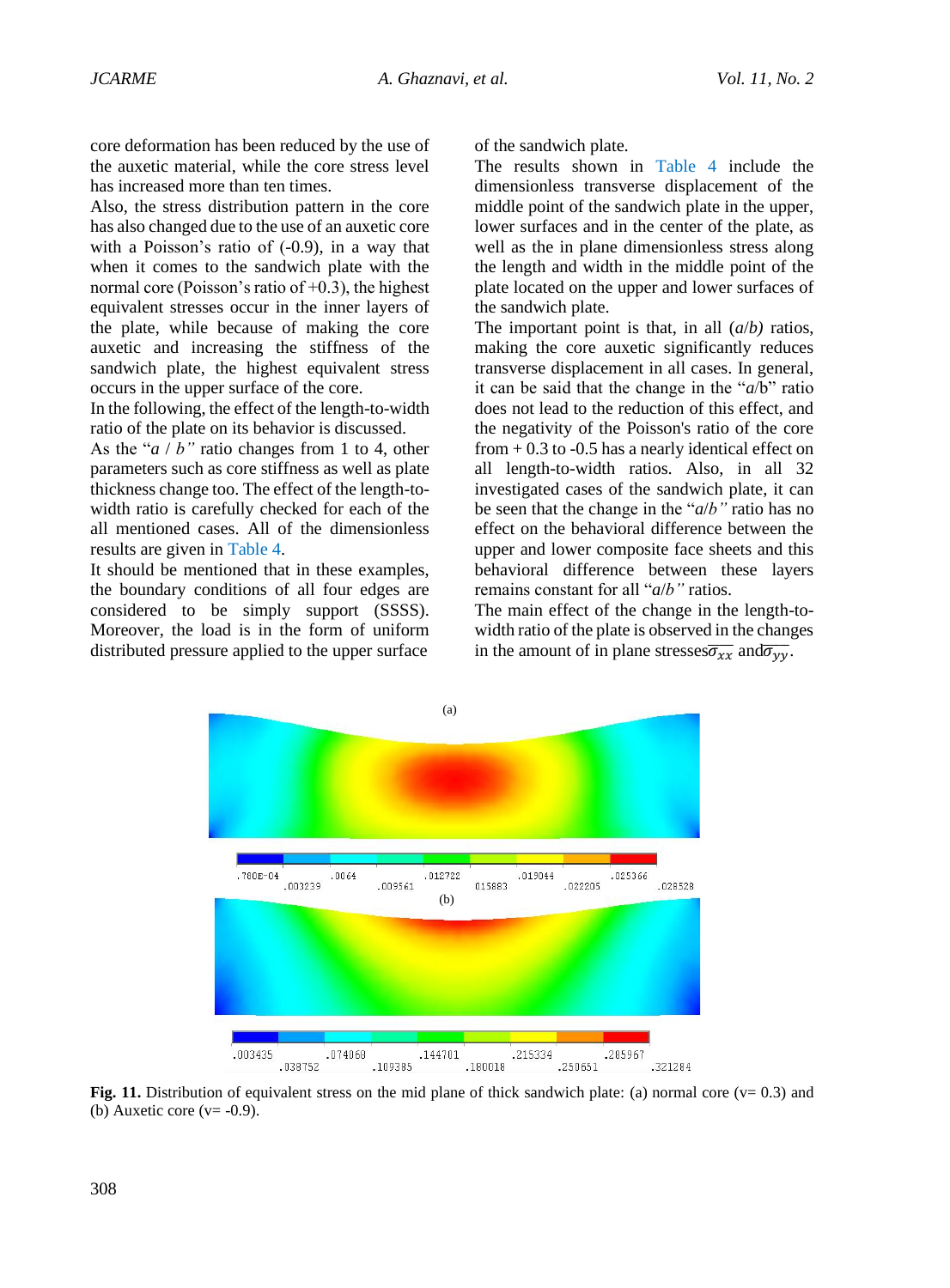<span id="page-12-1"></span><span id="page-12-0"></span>

| $rac{b}{a}$                 | $\frac{a}{h}$  | $\frac{E_f}{E_c}$ | $\upsilon$ | ב מ<br>c' y<br>В | Š<br>$\frac{2}{3}$<br>d in<br>В | $\frac{2}{1}$<br>$\frac{2}{3}$<br>ىرآە<br>它 | 5. U<br>2<br>2<br>d in<br>$\overline{\sigma_{xx}}$ | 2<br>2<br>2<br>$\sim$ $\sim$<br>$\overline{\sigma}_{xx}$ | $\epsilon$   $\alpha$<br>$\frac{2}{3}$<br>d in<br>$\overline{\sigma_{yy}}$ | 2 U<br>$\frac{a}{b}$<br>$\overline{\sigma}_{yy}$ |
|-----------------------------|----------------|-------------------|------------|------------------|---------------------------------|---------------------------------------------|----------------------------------------------------|----------------------------------------------------------|----------------------------------------------------------------------------|--------------------------------------------------|
|                             |                | 10                | $+0.3$     | $-2.163$         | $-2.136$                        | $-2.055$                                    | $-0.580$                                           | 0.567                                                    | $-0.580$                                                                   | 0.567                                            |
|                             | 4              |                   | $-0.5$     | $-1.269$         | $-1.185$                        | $-1.161$                                    | $-0.507$                                           | 0.463                                                    | $-0.507$                                                                   | 0.463                                            |
|                             |                | $10^{5}$          | $+0.3$     | $-0.281$         | $-0.226$                        | $-0.174$                                    | $-12.24$                                           | 9.858                                                    | $-12.24$                                                                   | 9.858                                            |
| 1                           |                |                   | $-0.5$     | $-0.187$         | $-0.139$                        | $-0.094$                                    | $-11.19$                                           | 8.257                                                    | $-11.19$                                                                   | 8.257                                            |
|                             |                | 10                | $+\ 0.3$   | $-0.962$         | $-0.967$                        | $-0.959$                                    | $-0.520$                                           | 0.516                                                    | $-0.520$                                                                   | 0.516                                            |
|                             | $10\,$         |                   | $-0.5$     | $-0.731$         | $-0.728$                        | $-0.728$                                    | $-0.461$                                           | 0.453                                                    | $-0.461$                                                                   | 0.453                                            |
|                             |                | 10 <sup>5</sup>   | $+0.3$     | $-0.046$         | $-0.045$                        | $-0.043$                                    | $-9.909$                                           | 9.894                                                    | $-9.909$                                                                   | 9.894                                            |
|                             |                |                   | $\sim 0.5$ | $-0.031$         | $-0.030$                        | $-0.029$                                    | $-7.801$                                           | 7.762                                                    | $-7.801$                                                                   | 7.762                                            |
|                             |                | $10\,$            | $+0.3$     | $-3.810$         | $-3.788$                        | $-3.689$                                    | $-1.071$                                           | 1.054                                                    | $-0.493$                                                                   | 0.474                                            |
|                             | $\overline{4}$ |                   | $-0.5$     | $-2.317$         | $-2.231$                        | $-2.209$                                    | $-0.908$                                           | 0.864                                                    | $-0.410$                                                                   | 0.372                                            |
|                             |                | 10 <sup>5</sup>   | $+0.3$     | $-0.432$         | $-0.374$                        | $-0.319$                                    | $-19.12$                                           | 16.56                                                    | $-19.02$                                                                   | 16.21                                            |
| $\sqrt{2}$                  |                |                   | $-0.5$     | $-0.284$         | $-0.232$                        | $-0.185$                                    | $-18.27$                                           | 15.00                                                    | $-12.42$                                                                   | 11.18                                            |
|                             |                | 10                | $+0.3$     | $-1.979$         | $-1.987$                        | $-1.976$                                    | $-0.913$                                           | 0.908                                                    | $-0.286$                                                                   | 0.279                                            |
|                             | $10\,$         |                   | $-0.5$     | $-1.532$         | $-1.529$                        | $-1.529$                                    | $-0.803$                                           | 0.795                                                    | $-0.253$                                                                   | 0.246                                            |
|                             |                | $10^5$            | $+0.3$     | $-0.081$         | $-0.080$                        | $-0.078$                                    | $-18.37$                                           | 18.35                                                    | $-1.350$                                                                   | 1.343                                            |
|                             |                |                   | $-0.5$     | $-0.054$         | $-0.053$                        | $-0.052$                                    | $-14.34$                                           | 14.30                                                    | $-1.128$                                                                   | 1.118                                            |
|                             |                | 10                | $+0.3$     | $-4.129$         | $-4.106$                        | $-4.008$                                    | $-1.158$                                           | 1.140                                                    | $-0.380$                                                                   | 0.360                                            |
|                             | 4              |                   | $-0.5$     | $-2.496$         | $-2.409$                        | $-2.387$                                    | $-0.971$                                           | 0.928                                                    | $-0.316$                                                                   | 0.280                                            |
|                             |                | $10^5$            | $+0.3$     | $-0.498$         | $-0.441$                        | $-0.386$                                    | $-23.63$                                           | 20.97                                                    | $-9.495$                                                                   | 9.432                                            |
| $\ensuremath{\mathfrak{Z}}$ |                |                   | $-0.5$     | $-0.316$         | $-0.265$                        | $-0.217$                                    | $-22.00$                                           | 18.60                                                    | $-5.739$                                                                   | 5.571                                            |
|                             |                | 10                | $+0.3$     | $-2.206$         | $-2.214$                        | $-2.202$                                    | $-1.054$                                           | 1.040                                                    | $-0.338$                                                                   | 0.332                                            |
|                             | 10             |                   | $-\,0.5$   | $-1.703$         | $-1.698$                        | $-1.698$                                    | $-0.918$                                           | 0.910                                                    | $-0.296$                                                                   | 0.289                                            |
|                             |                | $10^5$            | $+0.3$     | $-0.088$         | $-0.087$                        | $-0.085$                                    | $-21.56$                                           | 21.54                                                    | $-1.805$                                                                   | 1.799                                            |
|                             |                |                   | $-0.5$     | $-0.059$         | $-0.057$                        | $-0.056$                                    | $-16.55$                                           | 16.52                                                    | $-1.443$                                                                   | 1.433                                            |
|                             |                | $10\,$            | $+0.3$     | $-4.141$         | $-4.115$                        | $-4.020$                                    | $-1.157$                                           | 1.140                                                    | $-0.337$                                                                   | 0.316                                            |
|                             | $\overline{4}$ |                   | $-0.5$     | $-2.498$         | $-2.412$                        | $-2.390$                                    | $-0.970$                                           | 0.927                                                    | $-0.290$                                                                   | 0.255                                            |
|                             |                | 10 <sup>5</sup>   | $+0.3$     | $-0.508$         | $-0.451$                        | $-0.396$                                    | $-25.45$                                           | 22.75                                                    | $-3.800$                                                                   | 3.786                                            |
|                             |                |                   | $-0.5$     | $-0.318$         | $-0.267$                        | $-0.220$                                    | $-23.21$                                           | 19.77                                                    | $-2.219$                                                                   | 2.099                                            |
| 4                           |                |                   | $+0.3$     | $-2.235$         | $-2.244$                        | $-2.232$                                    | $-1.075$                                           | 1.070                                                    | $-0.347$                                                                   | 0.341                                            |
|                             |                | 10                | $-0.5$     | $-1.721$         | $-1.718$                        | $-1.718$                                    | $-0.934$                                           | 0.926                                                    | $-0.303$                                                                   | 0.296                                            |
|                             | $10\,$         |                   | $+0.3$     | $-0.089$         | $-0.087$                        | $-0.086$                                    | $-22.14$                                           | 22.12                                                    | $-1.895$                                                                   | 1.888                                            |
|                             |                | 10 <sup>5</sup>   | $-0.5$     | $-0.060$         | $-0.058$                        | $-0.057$                                    | $-16.96$                                           | 16.93                                                    | 1.5022                                                                     | 1.492                                            |

**Table 4***.* The effect of a/b on the behavior of thick and thin sandwich plate with soft, stiff and auxetic core.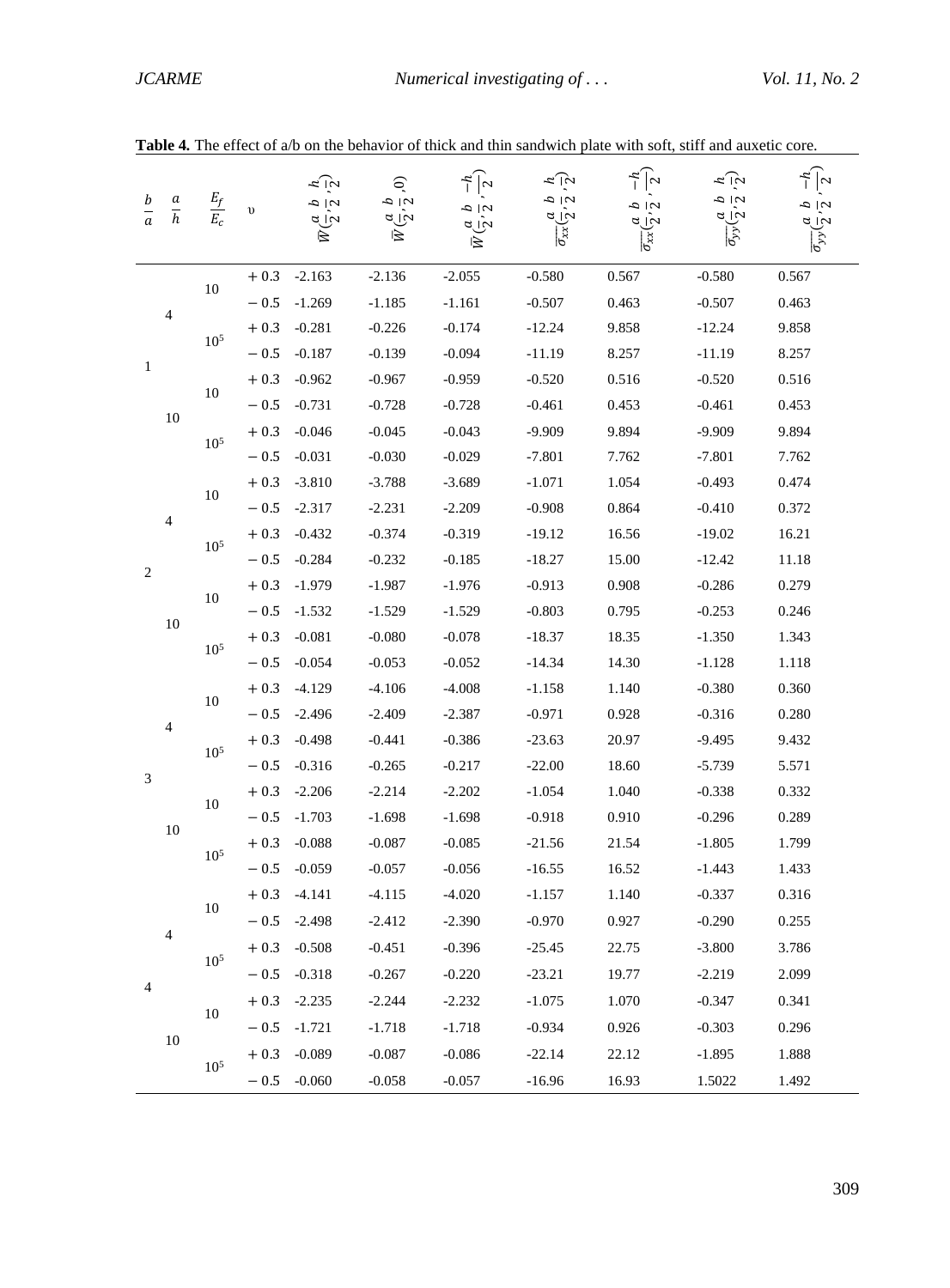**Table 5**. The effect of boundary condition on the dimensionless results of squared thick and thin sandwich plate with soft, stiff, normal and auxetic core.

| B.C.        | $\frac{a}{h}$            | $\frac{E_f}{E_c}$ | $\upsilon$ | $\kappa$ ا که<br>$\frac{a}{2}$<br>$\frac{a}{2}$<br>ミ | S<br>r'<br>q<br>¤ انہ<br>Ñ | $\sim$<br>2   U<br>ان<br>مراج<br>Ñ | $\approx$ 0.1<br>$\frac{5}{3}$<br>$\overline{\sigma_{xx}}(\frac{a}{2})$ | $\sim$<br>N a<br>$\frac{a}{\sigma_{xx}(2)}$ | $\approx$ 101<br>$\frac{5}{9}$<br>$\frac{a}{\sigma_{yy}}(\frac{a}{2})$ | $\sim$<br>$\frac{b}{2}$<br>$\frac{a}{\sigma_{yy}}$ |
|-------------|--------------------------|-------------------|------------|------------------------------------------------------|----------------------------|------------------------------------|-------------------------------------------------------------------------|---------------------------------------------|------------------------------------------------------------------------|----------------------------------------------------|
|             |                          | $10\,$            | $+0.3$     | $-2.163$                                             | $-2.136$                   | $-2.055$                           | $-0.580$                                                                | 0.567                                       | $-0.580$                                                               | 0.567                                              |
|             |                          |                   | $-0.5$     | $-1.269$                                             | $-1.185$                   | $-1.161$                           | $-0.507$                                                                | 0.463                                       | $-0.507$                                                               | 0.463                                              |
|             | $\overline{\mathcal{A}}$ | 10 <sup>5</sup>   | $+0.3$     | $-0.281$                                             | $-0.226$                   | $-0.174$                           | $-12.24$                                                                | 9.858                                       | $-12.24$                                                               | 9.858                                              |
| CCCC        |                          |                   | $-0.5$     | $-0.187$                                             | $-0.139$                   | $-0.094$                           | $-11.19$                                                                | 8.257                                       | $-11.19$                                                               | 8.257                                              |
|             |                          | 10                | $+0.3$     | $-0.962$                                             | $-0.967$                   | $-0.959$                           | $-0.520$                                                                | 0.516                                       | $-0.520$                                                               | 0.516                                              |
|             | 10                       |                   | $-0.5$     | $-0.731$                                             | $-0.728$                   | $-0.728$                           | $-0.461$                                                                | 0.453                                       | $-0.461$                                                               | 0.453                                              |
|             |                          | 10 <sup>5</sup>   | $+0.3$     | $-0.046$                                             | $-0.045$                   | $-0.043$                           | $-9.909$                                                                | 9.894                                       | $-9.909$                                                               | 9.894                                              |
|             |                          |                   | $-0.5$     | $-0.031$                                             | $-0.030$                   | $-0.029$                           | $-7.801$                                                                | 7.762                                       | $-7.801$                                                               | 7.762                                              |
|             |                          | 10                | $+0.3$     | $-4.088$                                             | $-4.046$                   | $-3.957$                           | $-1.123$                                                                | 1.121                                       | $-0.079$                                                               | 0.149                                              |
|             | $\overline{4}$           |                   | $-0.5$     | $-2.459$                                             | $-2.373$                   | $-2.349$                           | $-0.949$                                                                | 0.899                                       | $-0.212$                                                               | 0.144                                              |
|             |                          | 10 <sup>5</sup>   | $+0.3$     | $-0.491$                                             | $-0.432$                   | $-0.375$                           | $-25.70$                                                                | 22.85                                       | 1.773                                                                  | $-1.16$                                            |
|             |                          |                   | $-0.5$     | $-0.310$                                             | $-0.259$                   | $-0.211$                           | $-23.37$                                                                | 19.80                                       | 1.732                                                                  | $-0.66$                                            |
| <b>CFCF</b> |                          | 10                | $+0.3$     | $-2.222$                                             | $-2.229$                   | $-2.219$                           | $-1.040$                                                                | 1.039                                       | $-0.196$                                                               | 0.205                                              |
|             | 10                       |                   | $-0.5$     | $-1.699$                                             | $-1.696$                   | $-1.696$                           | $-0.907$                                                                | 0.897                                       | $-0.233$                                                               | 0.220                                              |
|             |                          | 10 <sup>5</sup>   | $+0.3$     | $-0.088$                                             | $-0.086$                   | $-0.085$                           | $-22.26$                                                                | 22.26                                       | $-0.300$                                                               | $-0.23$                                            |
|             |                          |                   | $-0.5$     | $-0.059$                                             | $-0.058$                   | $-0.056$                           | $-17.12$                                                                | 17.08                                       | $-0.261$                                                               | 0.248                                              |

In all examples, the amount of in-plane stresses  $\overline{\sigma_{yy}}$  decreased because of increasing the "*a*/*b*" ratio, while the amount of in-plane stresses  $\overline{\sigma_{xx}}$ has increased. Because of using auxetic foam as a sandwich core, the amount of the changes is varied but the total behavior of sandwich panels are the same with the normal core.

By investigating the displacement changes in the central points *(a/2,b/2)* located in the upper surface  $(z=h/2)$ , the lower surface  $(z=h/2)$  and the middle plate  $(z=0)$  for all cases, including thick and thin sandwich panels, sandwich with very soft and stiff cores, or with normal and auxetic cores, it became obvious that the changes in transverse displacement *(W)* have converged at the ratio " $b/a=3$ " and practically "*W*" is not affected by increasing "*b/a*" from 3 to 4.

Also, the difference of transverse displacement between the upper and lower layers in all "*b*/a" ratios remains constant in all cases and changing "*b/a*" does not have an effect on the behavior of upper and lower face sheets. In order to investigate this issue better, Fig. 12 and Fig. 13 show the maximum dimensionless transverse displacement(W)changes of top and bottom of sandwich panels with diffe[rent "](#page-14-0)*b/a*" [ratios for](#page-14-1) four kinds of thick sandwich plate (a/h=4) with very soft core  $(E_f/E_c=10^5)$ , normal (v = +0.3) and auxetic  $(v=0.5)$  core, as well as thick sandwich plate (a/h=4) with stiff core ( $E_f/E_c=10$ ), normal  $(v= +0.3)$  and auxetic  $(v = -0.5)$  core.

Fig. 12 shows variations of mentioned parameters for a thick sandwich plate with a stiff core. In this example, it can be seen that for [different r](#page-14-0)atio of "*b*/*a",* the amount of transverse displacement(|W|) of upper and lower point of sándwich are reduce by using auxetic core.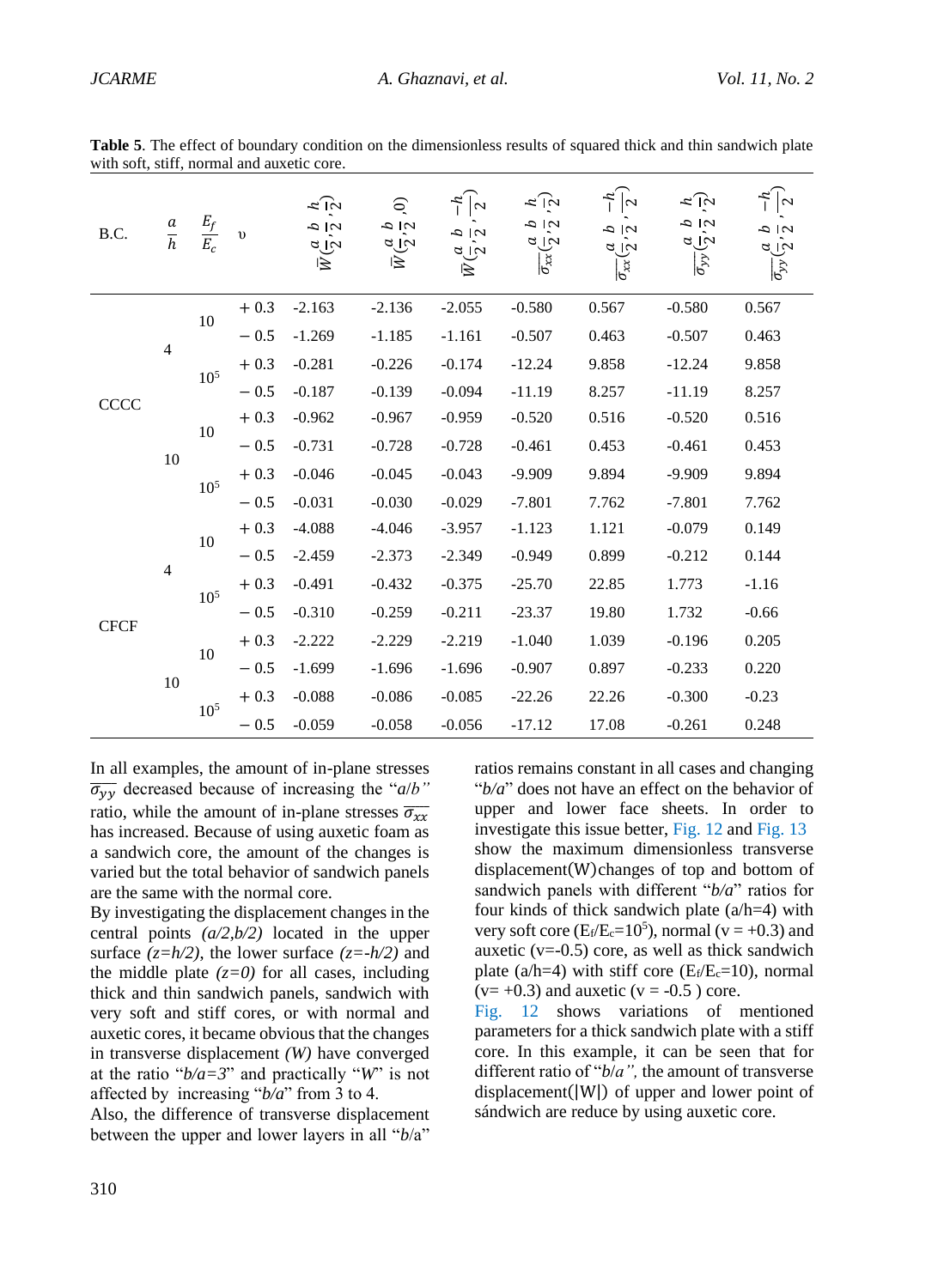The dimensionless transverse displacement(W) after the "*b/a"* ratio of 3 also converge and remain unchanged. In general, the increase in the *"b/a"* ratio has led to an increase in the amount of transverse displacement(|W|). This effect is visible at both central points of the upper and lower surfaces of the sandwich plate with an auxetic ad normal core.



<span id="page-14-0"></span>**Fig. 12.** The effect of the length-to-width ratio of the plate on the dimensionless transvers displacement of the middle points of the upper and lower surfaces belonging to the thick sandwich plate  $(a/h=4)$  with a stiff core ( $E_f/E_c=10$ ) ordinary ( $v = +0.3$ ) and Auxetic  $(v = -0.5)$ .



<span id="page-14-1"></span>**Fig. 13.** The effect of the length-to-width ratio of the plate on the dimensionless transvers displacement of the middle points of the upper and lower surfaces belonging to the thick sandwich plate  $(a/h=4)$  with a very soft core  $(E_f / E_c=10^5)$  ordinary (v = +0.3) and Auxetic ( $v = -0.5$ ).

Fig. 13 also shows the maximum dimensionless [transver](#page-14-1)se displacement (W) changes for a thick sandwich plate with a soft core. In these examples, using the auxetic material as a sandwich core leads to the reduction of the displacement level caused by the increase in plate stiffness. It should be noted that the increase in "*b/a"* from 1 to 2 leads to the simultaneous increase in the transverse displacement both in the upper and lower surfaces. The difference between the displacement of the top and bottom layers of the sandwich in both sandwich sheets with the normal core and the auxetic core is the same. However, in this example, as in other examples in  $\sqrt{b/a} = 3$  or 4" ratios, transverse displacement of upper and lower layers converge to a specific number. And it seems that larger length-to-width ratios of the sheet will not increase transverse displacement. However, in both cases, increasing the ratio of "*b*/*a",* will increase the transverse displacement.

In the following, the effect of boundary conditions on the behavior of square-shaped sandwich plate in different thick and thin cases with different cores is investigated carefully. The dimensionless results are shown in Table 5 Changing the boundary condition[s from CCCC](#page-12-1)  (Clamped on all edges) [to CFCF \(Clamped-Free-](#page-12-1)[Clamped-](#page-12-1) Free) has increased displacements in all cases. In general, this change causes an increase in in-plane stresses in the upper and lower layers of the plate. Of course, for a thick plate with a soft core, the above mentioned change led to a change in sign  $\overline{\sigma_{yy}}$  both in the upper and lower layers. This is seen in both cases where the core of the sandwich plate is normal or auxetic. The change of stress sign  $\overline{\sigma_{yy}}$ stemming from the mentioned changes in the boundary conditions is also seen in the thin sandwich plate with a soft core. However, in this example, the auxetic state of the core leads to the correction of this issue and the uniformity of the sign of stress component in the lower layer.

#### **5. Conclusions**

In this paper, the effect of different parameters on the behavior of sandwich plate under transverse static load is studied. Some of these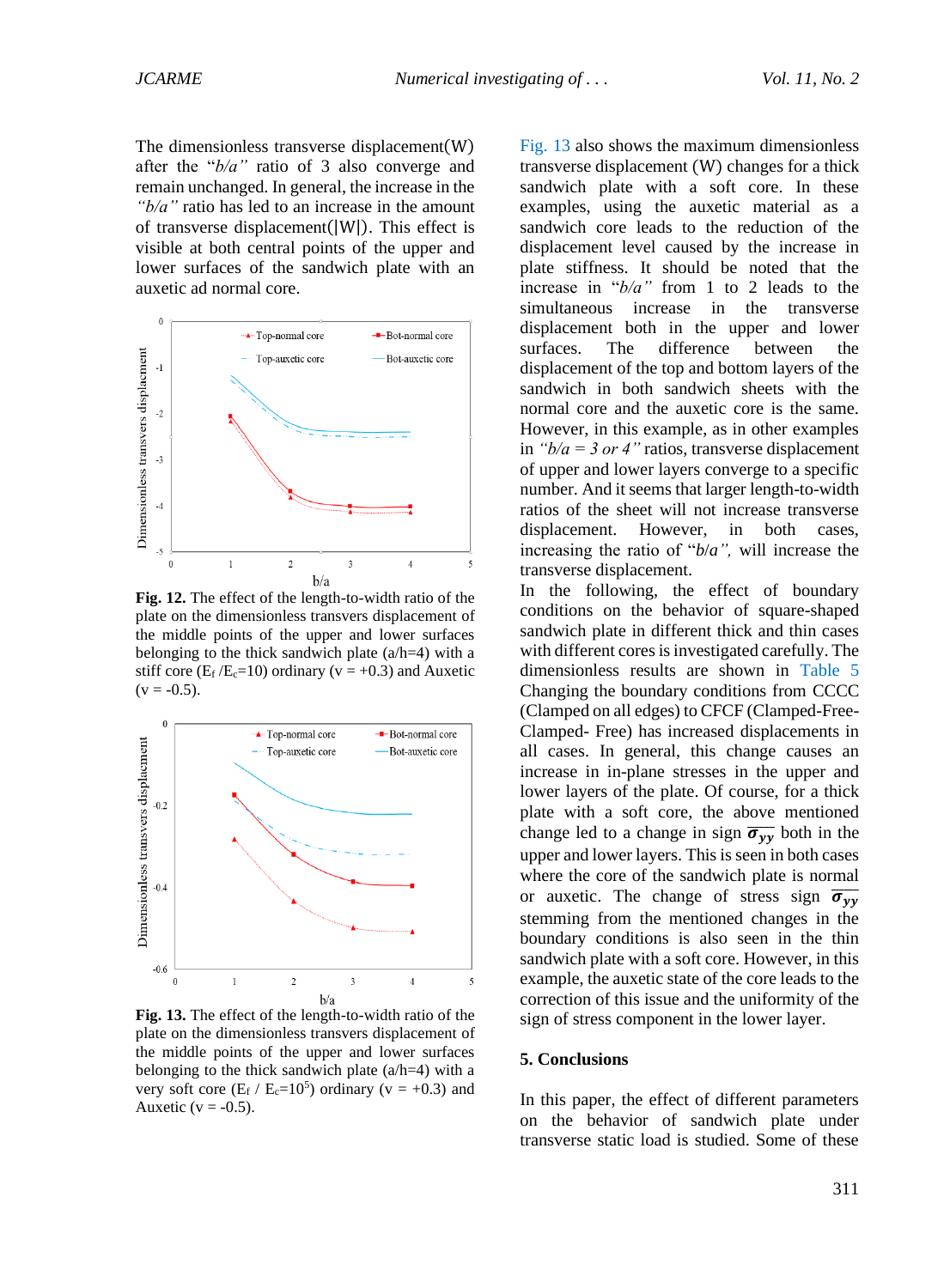parameters are the thickness of the plate, the length-to-width ratio of the plate, the core stiffness, using the auxetic material as a sandwich core and the various boundary conditions of the sandwich plate. In order to study the mentioned effects on the sandwich plate behavior, a high-order global local theory using the modification of the shear stress based on three-dimensional elastic equilibrium equations is applied.

Also, one of the features of the proposed theory is the nonlinear simulation of the changes in the core thickness, which is essential in studying thick sandwich plates or sheets with a soft core. Before investigating the effects of various parameters, in addition to evaluating the convergence of the obtained results, the accuracy of the obtained results for different plates was evaluated and verified through the threedimensional solution results existing in valid references and other theories presented in different references. Here are some of the most important results:

• The use of three dimensional elastic correction method along with high-order general-local theory is a highly efficient method for determining the all components of stresses such as shear stresses of sandwich plates, especially the thick sandwich plate with soft core, which in addition to satisfying the continuity condition of changes in transverse stress between the layers, evaluates its changes with great accuracy.

The use of an auxetic core has a very significant effect on the reduction of in-plane stresses, followed by an increase in the load tolerance capacity of the sandwich plate.

The assumption of considering transverse displacement constant along the sandwich thickness, which is common in many of the theories presented, can only be used in thin sandwich plates and plates with a stiff core; it leads to significant errors if used for thick sandwich plates or sandwich plates with a soft core.

• The effect of the Poisson's coefficient change from  $+ 0.3$  to  $-0.9$  leads to the reduction of shear stresses occurring in different parts, so much so that in some cases, the shear stress of the core was reduced by up to 7 times due to the mentioned change.

• Changes in the length-to- width ratio of sandwich plate have different effects in different cases. In some cases, the change in the "b/a" ratio from 3 to 4 does not affect the increment or in-plane stresses of the upper and lower plates, while in some others, such as a thick sandwich plate with a normal soft auxetic core, there are some changes in stresses and increment due to the mentioned change.

• In general, an increase in the "b/a" ratio leads to an increase in the transverse displacement of the different points of the plate as well as an increase in the stress  $\overline{\sigma_{xx}}$  of the upper and lower surfaces of the plate, as well as a decrease in stress  $\overline{\sigma_{\nu\nu}}$ .

• Changing boundary conditions from the mode of CCCC (Clamped on all edges) to CFCF (Clamped-Free-Clamped- Free) leads to an increase in displacements in all cases. The auxeticity of the core has not played a significant role in the mentioned change in the effect. In general, the greatest change in transverse displacement is due to the change of boundary conditions from CCCC (Clamped on all edges) to CFCF (Clamped-Free-Clamped- Free) for a thin sandwich plate with a stiff auxetic core, and the slightest change among the investigated cases belongs to the thick sandwich plate with soft auxetic core.

## **References**

- <span id="page-15-0"></span>[1] T. Kant and K. Swaminathan. "Estimation of transverse/interlaminar stresses in laminated composites–a selective review and survey of current developments." *Compos. Struct.,*  Vol. 49, No. 1, pp. 65-75, (2000).
- <span id="page-15-1"></span>[2] M. Shariyat, S. M. R. Khalili and I. Rajabi. "A global–local theory with stress recovery and a new post-processing technique for stress analysis of asymmetric orthotropic sandwich plates with single/dual cores." *Comput. Methods Appl. Mech. Eng.,* Vol. 286, pp. 192- 215, (2015).
- [3] J. N. Reddy, Mechanics of laminated composite plates and shells: theory and analysis. CRC press, (2003).
- <span id="page-15-2"></span>[4] C. Wanji and W. Zhen. "A selective review on recent development of displacement-based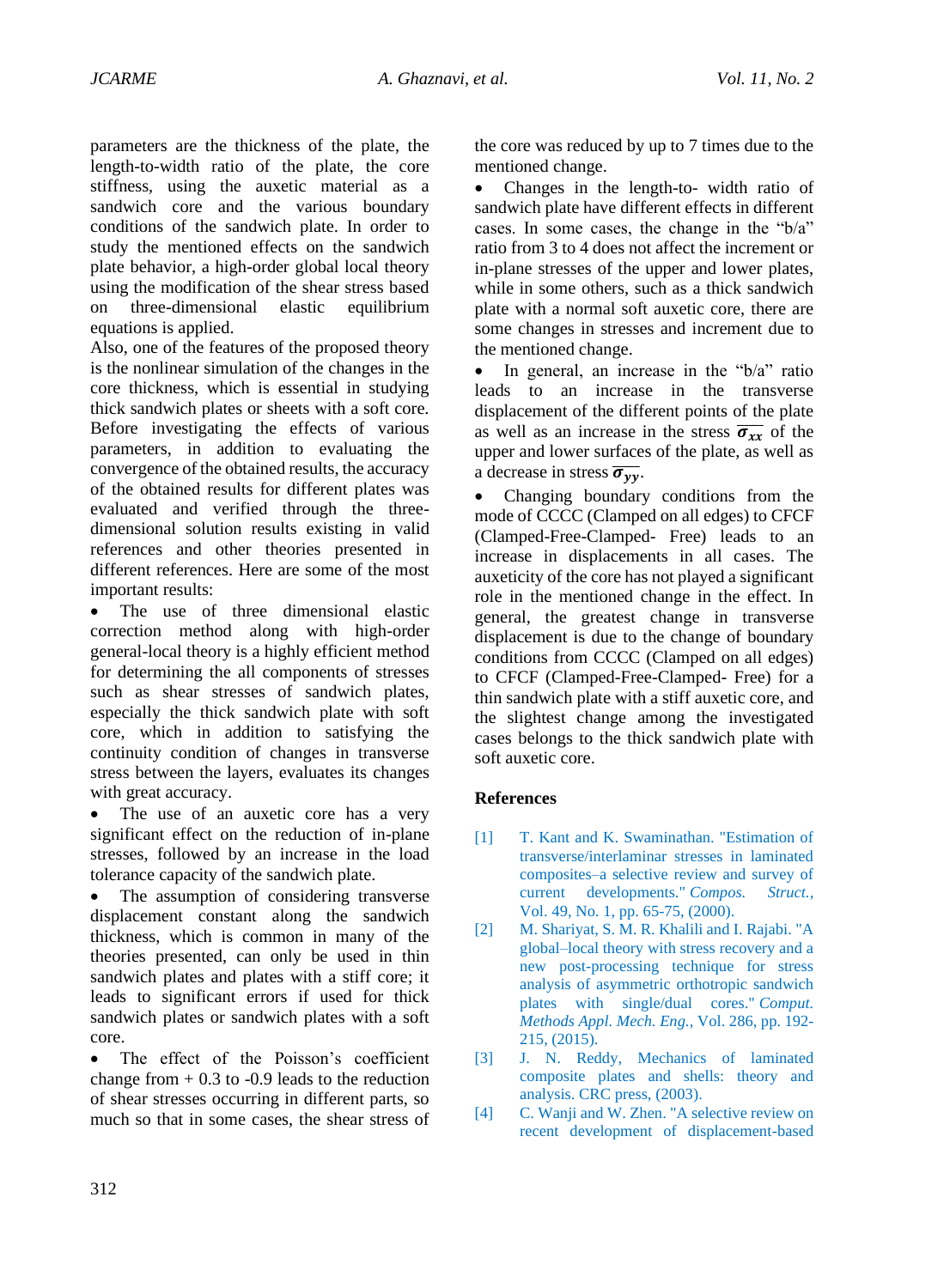laminated plate theories." *Recent Pat. Mech. Eng.*, Vol. 1, No. 1, pp. 29-44, (2008).

- [5] E. Carrera, S. Brischetto and P. Nali. *Plates and shells for smart structures: classical and advanced theories for modeling and analysis*. Vol. 36. John Wiley & Sons, (2011).
- <span id="page-16-0"></span>[6] S. M. R.Khalili, M. Botshekanan Dehkordi, E. Carrera and M. Shariyat. "Non-linear dynamic analysis of a sandwich beam with pseudoelastic SMA hybrid composite faces based on higher order finite element theory." *Compos. Struct.,* Vol. 96, pp. 243- 255, (2013).
- <span id="page-16-1"></span>[7] C. S. Babu and T. Kant. "Refined higher order finite element models for thermal buckling of laminated composite and sandwich plates." *J.Therm. stresses,* Vol. 23, No. 2, pp. 111-130, (2000).
- [8] A. K.Nayak, S. S. J. Moy and R. A. Shenoi. "A higher order finite element theory for buckling and vibration analysis of initially stressed composite sandwich plates." *J. Sound Vib.,* Vol. 286, No. 4-5, pp. 763-780, (2005).
- [9] K. Malekzadeh, M. R. Khalili and R. K. Mittal. "Local and global damped vibrations of plates with a viscoelastic soft flexible core: an improved high-order approach." *J. Sandw.,* Vol. 7, No. 5, pp. 431-456, (2005)
- <span id="page-16-2"></span>[10] M. M. Kheirikhah, S. M. R. Khalili and K. Malekzadeh Fard. "Biaxial buckling analysis of soft-core composite sandwich plates using improved high-order theory." *Eur. J. Mech. A/Solids,* Vol. 31, No. 1, PP. 54-66, (2012).
- <span id="page-16-3"></span>[11] M. Shariyat,"Thermal buckling analysis of rectangular composite plates with temperature-dependent properties based on a layerwise theory." *Thin Wall Struct.,* Vol. 45, No. 4, pp. 439-452, (2007).
- [12] M. Di Sciuva, U. Icardi and L. Librescu. "Effects of interfacial damage on the global and local static response of cross-ply laminates." *Int. J. Fract.,* Vol. 96, No. 1, pp. 17-35, (1999).
- [13] R. G.Lage, C. M. Mota Soares, C. A. Mota Soares and J. N. Reddy. "Analysis of adaptive plate structures by mixed layerwise finite elements." *Compos. Struct.,* Vol. 66, No. 1-4, pp. 269-276, (2004).
- <span id="page-16-4"></span>[14] J. R. Robbins and J. N. Reddy. "Modelling of thick composites using a layerwise laminate theory." *Int. J. Numer. Methods Eng.,* Vol. 36, No. 4, pp. 655-677, (1993).
- [15] J. N. Reddy, E. J. Barbero and J. L. Teply. "A plate bending element based on a generalized

laminate plate theory." *Int. J. Numer. Methods Eng.,* Vol. 28, No. 10, pp. 2275-2292, (1989).

- <span id="page-16-6"></span><span id="page-16-5"></span>[16] C. Wanji and W. Zhen, "A selective review on recent development of displacement-based laminated plate theories," *Recent Pat.Mech. Eng.,* Vol. 1, No. 1, pp. 29-44, (2008).
- <span id="page-16-7"></span>[17] M. Shariyat, "Dynamic thermal buckling of suddenly heated temperature-dependent FGM cylindrical shells, under combined axial compression and external pressure." *Int. J. Solids Struct.,* Vol. 45, No. 9, pp. 2598-2612, (2008).
- [18] M. Shariyat, "Dynamic buckling of suddenly loaded imperfect hybrid FGM cylindrical shells with temperature-dependent material properties under thermo-electro-mechanical loads." *Int. J. Mech. Sci.,* Vol. 50, No. 12, pp. 1561-1571, (2008).
- <span id="page-16-8"></span>[19] M. Shariyat, "Vibration and dynamic buckling control of imperfect hybrid FGM plates with temperature-dependent material properties subjected to thermo-electro-mechanical loading conditions." *Compos. Struct.,* Vol. 88, No. 2, pp. 240-252, (2009).
- <span id="page-16-9"></span>[20] J. B. Dafedar, Y. M. Desai and A. A. Mufti. "Stability of sandwich plates by mixed, higher-order analytical formulation." *Int. J. Solids Struct.,* Vol. 40, No. 17, pp. 4501-4517, (2003).
- <span id="page-16-10"></span>[21] M. B. Dehkordi, M. Cinefra, S. M. R. Khalili and E. Carrera. "Mixed LW/ESL models for the analysis of sandwich plates with composite faces." *Compos. Struct.,* Vol. 98, pp. 330-339, (2013).
- <span id="page-16-11"></span>[22] K.Malekzadeh, M. R. Khalili and R. K. Mittal, "Local and global damped vibrations of plates with a viscoelastic soft flexible core: an improved high-order approach." *J. Sandw. Struct. Mater.,* Vol. 7, No. 5, pp. 431-456, (2005).
- <span id="page-16-12"></span>[23] E.Carrera and S. Brischetto. "A survey with numerical assessment of classical and refined theories for the analysis of sandwich plates." *AMR,* Vol. 62, No. 1, 010803 (17 pages), (2009).
- <span id="page-16-13"></span>[24] S. Brischetto, E. Carrera and L. Demasi. "Improved bending analysis of sandwich plates using a zig-zag function." *Compos. Struct.,* Vol. 89, No. 3, pp. 408-415, (2009).
- <span id="page-16-14"></span>[25] S. Kapuria and J. K. Nath. "On the accuracy of recent global–local theories for bending and vibration of laminated plates." *Compos. Struct.,* Vol. 95, pp. 163-172, (2013).
- [26] M. D. Botshekanan, M. Cinefra, S. M. R. Khalili and E. Carrera. "Mixed LW/ESL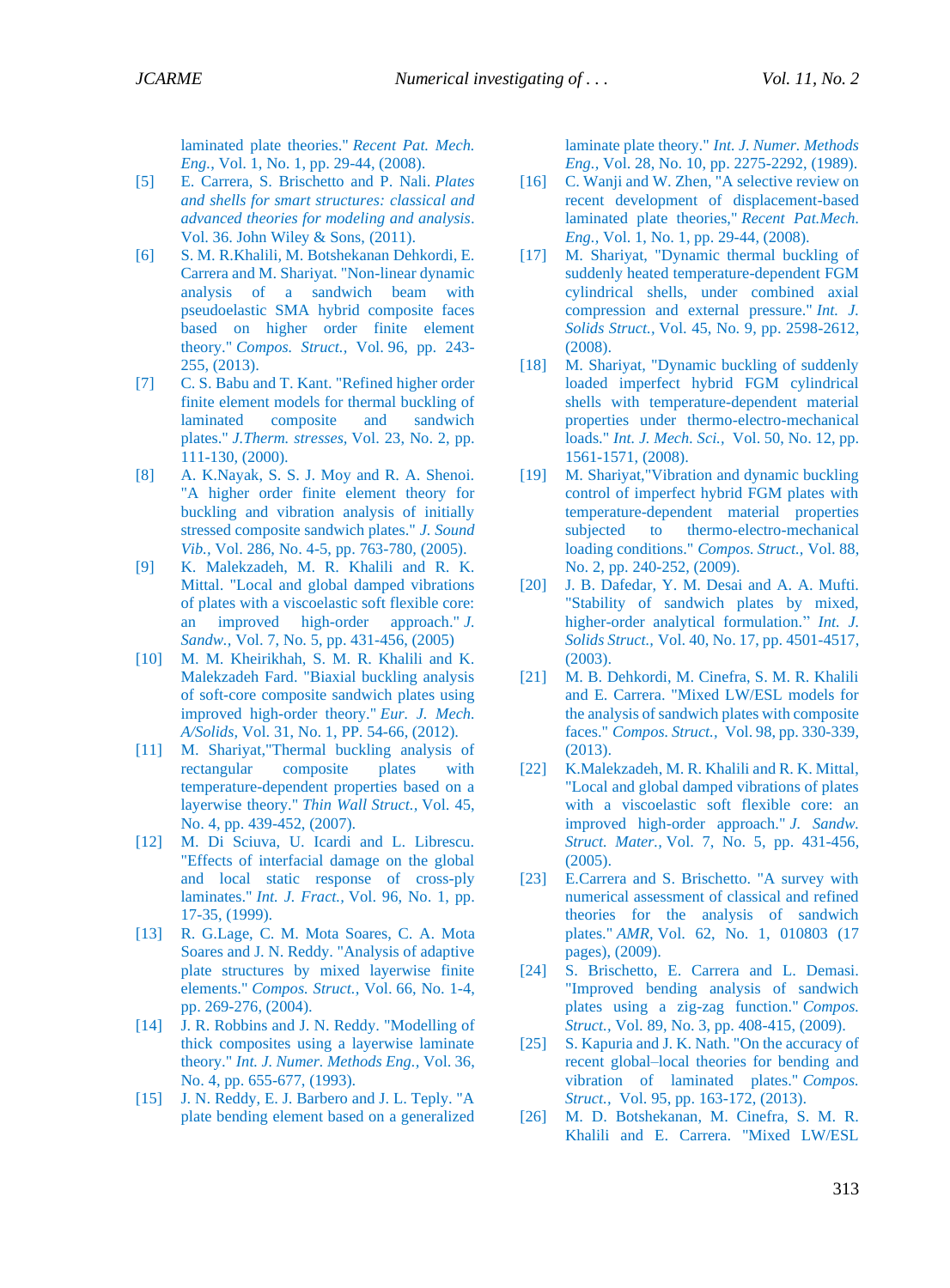<span id="page-17-0"></span>models for the analysis of sandwich plates with composite faces." *Compos. Struct.,* Vol. 98, pp. 330-339, (2013).

- <span id="page-17-1"></span>[27] X. Y. Li and D. Liu. "Generalized laminate theories based on double superposition hypothesis." *Int. J. Numer. Methods Eng.*, Vol. 40, No. 7, pp. 1197-1212, (1997).
- <span id="page-17-2"></span>[28] K. Asemi and M. Shariyat, "Threedimensional biaxial post-buckling analysis of heterogeneous auxetic rectangular plates on elastic foundations by new criteria." *Comput. Methods Appl. Mech. Eng.,* Vol. 302, pp. 1-26, (2016).
- <span id="page-17-3"></span>[29] A. H. D. Chakrabarti, M. A. Iqbal and A. H. Sheikh. "A new FE model based on higher order zigzag theory for the analysis of laminated sandwich beam with soft core." *Compos. Struct.*, Vol. 93, No. 2, pp. 271-279, (2011).
- <span id="page-17-4"></span>[30] L. Demasi, "Partially zig-zag advanced higher order shear deformation theories based on the generalized unified formulation." *Compos. Struct.,* Vol. 94, No. 2, pp. 363-375, (2012).
- <span id="page-17-5"></span>[31] A. Singhal, A. S. Sahu and S. Chaudhary. "Liouville-Green approximation: An analytical approach to study the elastic waves vibrations in composite structure of piezo material." *Compos. Struct.,* Vol. 184, pp. 714- 727, (2018).
- <span id="page-17-6"></span>[32] N.Grover, D. K. Maiti and B. N. Singh. "A new inverse hyperbolic shear deformation theory for static and buckling analysis of laminated composite and sandwich plates." *Compos. Struct.,* Vol. 95, pp. 667- 675, (2013).
- <span id="page-17-7"></span>[33] S. Kapuria and J. K. Nath. "On the accuracy of recent global–local theories for bending and vibration of laminated plates." *Compos. Struct.* Vol. 95 pp. 163-172, (2013).
- <span id="page-17-8"></span>[34] R. P. Khandelwal, A. Chakrabarti and P.

Bhargava. "A new C0 2D FE model based on improved higher order zigzag theory for the analysis of soft core sandwich plate." *Int. J. Appl. Mech. Eng.,* Vol. 18, No. 2, pp. 395-423, (2013).

- [35] M. D. Botshekanan, M. Cinefra, S. M. R. Khalili and E. Carrera. "Mixed LW/ESL models for the analysis of sandwich plates with composite faces." *Compos. Struct.,* Vol. 98, pp. 330-339, (2013).
- <span id="page-17-10"></span><span id="page-17-9"></span>[36] C. H.Thai, L. V. Tran, D. T. Tran, T. Nguyen-Thoi and H. Nguyen-Xuan. "Analysis of laminated composite plates using higher-order shear deformation plate theory and nodebased smoothed discrete shear gap method." *Appl. Math. Model.,* Vol. 36, No. 11, pp. 5657-5677, (2012).
- [37] N. J. Pagano, "Exact solutions for rectangular bidirectional composites and sandwich plates." *J. Compos. Mat.*, Vol. 4, No. 1, pp. 20-34, (1970).
- <span id="page-17-11"></span>[38] J. N.Reddy, "A simple higher-order theory for laminated composite plates." pp. 745-752, (1984).
- <span id="page-17-13"></span><span id="page-17-12"></span>[39] T. Kant, and K. Swaminathan. "Analytical solutions for the static analysis of laminated composite and sandwich plates based on a higher order refined theory." *Compos.Struct.,* Vol. 56, No. 4, pp. 329-344, (2002).
- [40] J. L.Mantari, A. S. Oktem and C. Guedes Soares. "A new trigonometric shear deformation theory for isotropic, laminated composite and sandwich plates." *Int. J. Solids Struct.,* Vol. 49, No. 1, pp. 43-53, (2012).
- <span id="page-17-15"></span><span id="page-17-14"></span>[41] M. Karama, K. S. Afaq and S. Mistou. "A new theory for laminated composite plates." *Proc. Inst. Mech. Eng.,* Vol. 223, No. 2, pp. 53-62, (2009).